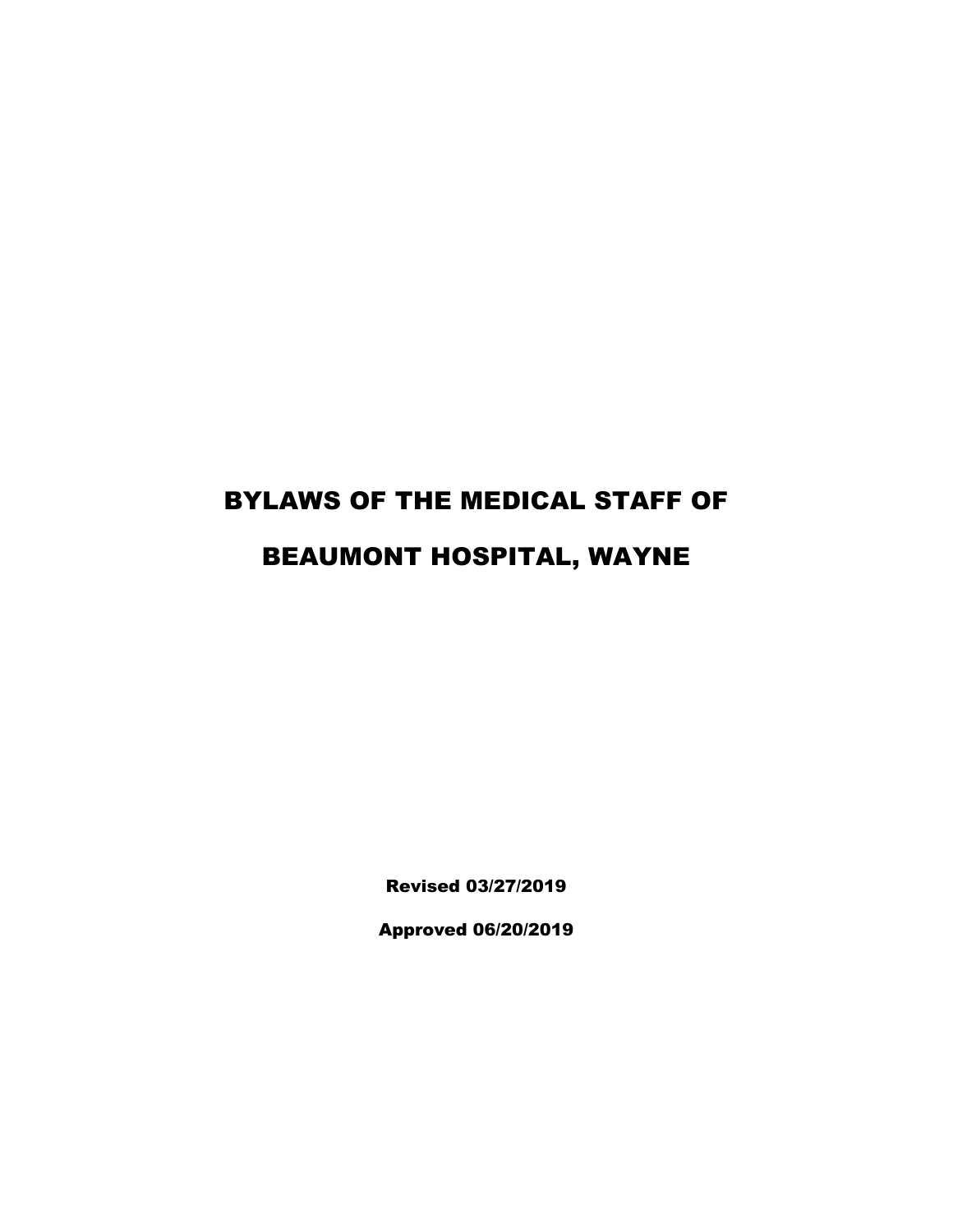# **PREAMBLE AND PURPOSE**

The Practitioners authorized to practice at Beaumont Hospital, Wayne have organized themselves into a medical staff and hereby adopt the Beaumont Hospital, Wayne following bylaws for these purposes: (1) to strive to provide continuing quality medical care to Hospital patients, consistent with applicable standards of care; (2) to provide at the Hospital an appropriate educational setting for residents and students in medicine and allied health sciences; (3) to provide the Medical Staff with an appropriate continuing education program, based in part on needs demonstrated through quality improvement activities; (4) to provide a framework for Medical Staff selfgovernment; (5) to provide fair procedures for making recommendations to the Board regarding all requests for Medical Staff appointment and reappointment and Privileges; and (6) to provide a means whereby cooperation and communication may be maintained among Medical Staff Members and among the Medical Staff, the Board and the Administration, recognizing the authority of the Board.

## **DEFINITIONS**

"Administration" means the Division President and the executives who report to him.

"Allied Health Professional" or "AHP" means a licensed health care professional (other than a Practitioner) who is eligible to apply for Clinical Privileges at the Hospital. AHPs are eligible for the Affiliate Staff, but are not eligible for Medical Staff membership. AHPs consist of physician's assistants, nurse practitioners, certified nurse midwives, certified registered nurse anesthetists, pathology assistants, Member-employed/contracted registered nurses, psychologists, and any other category of professional that may be approved in the future by the Board in consultation with the MEC. AHPs include both individuals who are employed by the Hospital and those who are not.

"Board" means the Board of Trustees of Oakwood Healthcare System.

"Clinical Privileges" or "Privileges" means the authorization granted to a member of the Medical Staff or of the Affiliate Staff, pursuant to the Bylaws, to render specific diagnostic or therapeutic services.

"Dentist" means an individual licensed to practice dentistry in Michigan.

"Division President" means the division president responsible for management of the Hospital.

"Ex-Officio" means service on a body by virtue of an office or position held and, unless otherwise expressly stated, means without voting rights.

"Fair Hearing Plan" means the Medical Staff Policy described in Article VII of these Bylaws.

"Focused Professional Practice Evaluation" means the time-limited evaluation of competence in performing a specific Privilege.

"Hospital" means Beaumont Hospital, Wayne, which is operated by Oakwood Healthcare System, a division of Oakwood Healthcare, Inc.

"Medical Executive Committee" or "MEC" means the executive committee of the Medical Staff.

"Medical Staff" means all Practitioners who are granted Medical Staff membership by the Board in accordance with these Bylaws.

"Medical Staff Policy" means a policy adopted by the MEC and approved by the Board.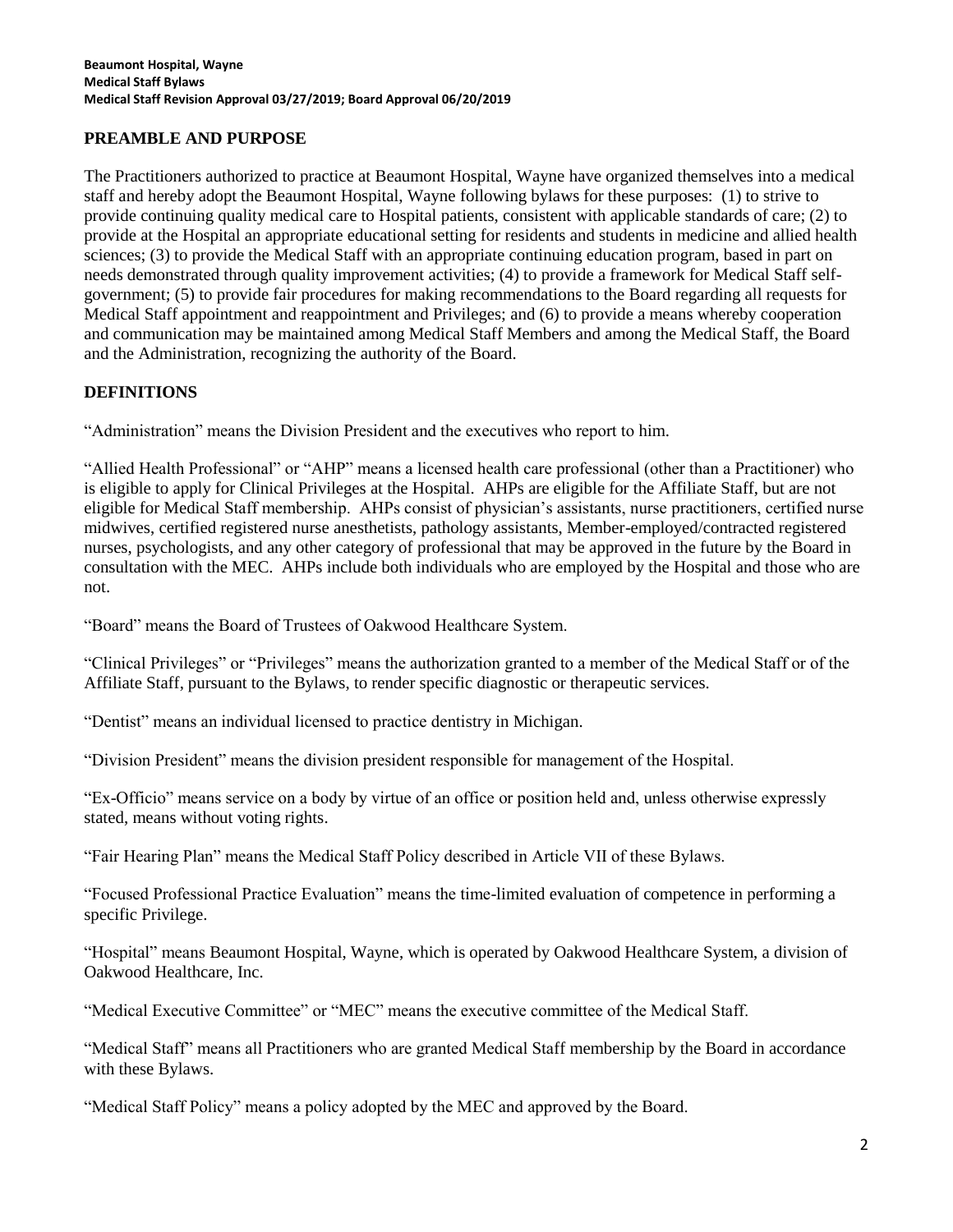"Member" means a Practitioner granted membership in the Medical Staff in accordance with the Bylaws.

"MSPRC" means the Medical Staff Professional Review Committee.

"New Professional Practice Evaluation" means Focused Professional Practice Evaluation of newly-granted Privilege(s).

"Ongoing Professional Practice Evaluation" means ongoing assessment of the clinical competence and professional behavior of individuals who hold Clinical Privileges at the Hospital.

"Oral Surgeon" means an individual who is licensed to practice dentistry in the Michigan and who holds a specialty certification in oral and maxillofacial surgery issued by the state of Michigan.

"Physician" means an individual who is licensed to practice allopathic or osteopathic medicine in Michigan.

"Podiatrist" means an individual who is licensed to practice podiatric medicine and surgery in Michigan.

"PPEC" means a Professional Practice Evaluation Committee.

"Practitioner" means a Physician, Dentist, or Podiatrist.

"Professional Practice Group" means a single legal entity through which one or more Members engage in professional practice and are compensated for their professional services.

"Rules" mean the Rules and Regulations of the Medical Staff, adopted by the MEC and approved by the Board.

"Special Notice" means written notice that is (a) delivered personally, (b) sent by registered mail or certified mail, return receipt requested, or (c) sent by overnight delivery service, to the person to whom the notice is directed.

The "staff year" is April 1 through March 31.

Terms used in these Bylaws shall be read as the singular or plural, as the context requires. Where the masculine gender is used, the term represents either the masculine or feminine gender. The captions or headings are for convenience only and are not intended to limit or define the scope or effect of any provision of these Bylaws. References to the Chief of Staff, Department Chief and Division President include their respective designee when the named individual is not available.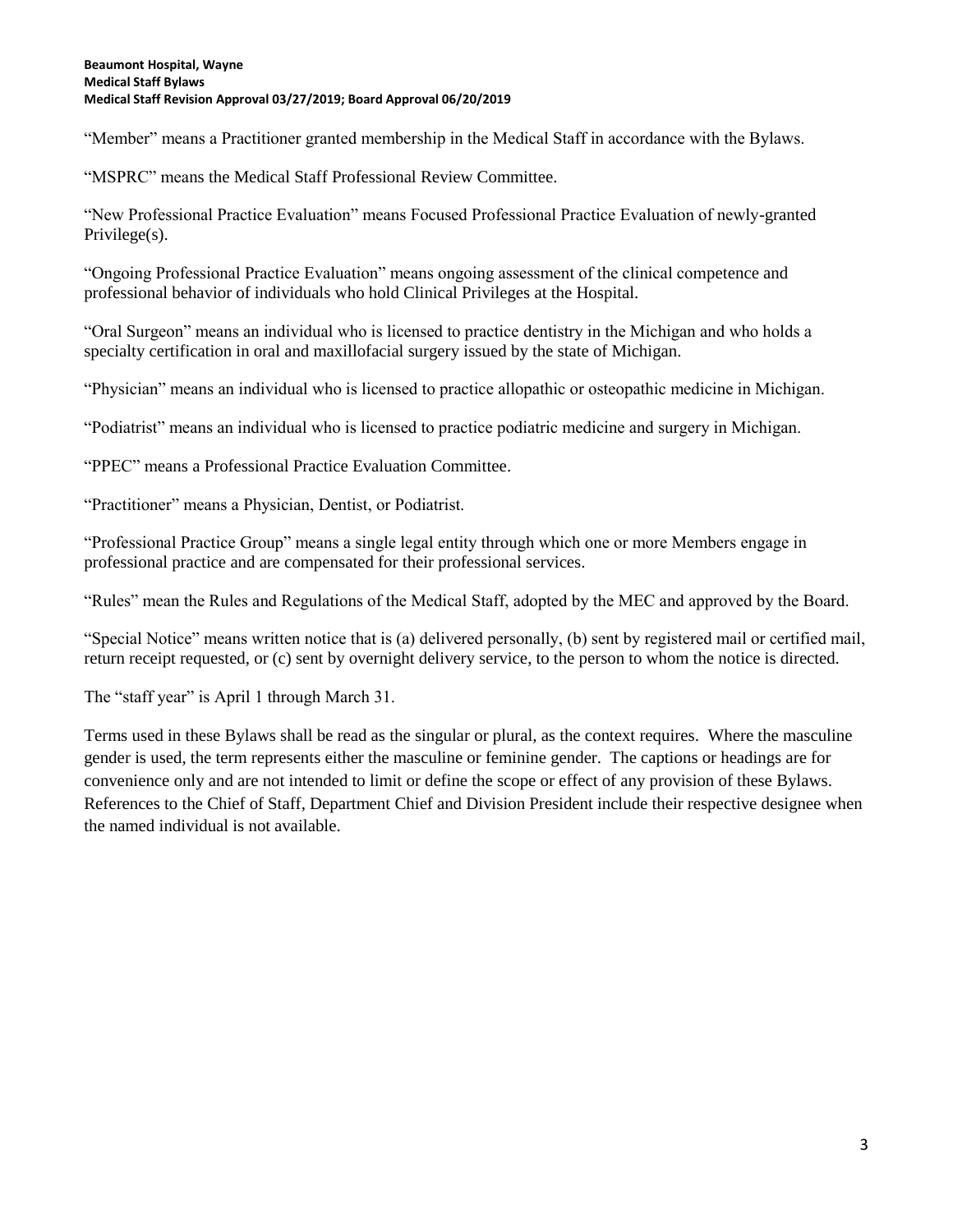## **ARTICLE I – NAME**

The name of this organization shall be "The Medical Staff of Beaumont Hospital, Wayne."

## **ARTICLE II – MEDICAL STAFF MEMBERSHIP**

#### 2.1 Nature of Membership

Membership on the Medical Staff is a privilege which shall be extended only to professionally competent Practitioners who continuously meet the qualifications, standards and requirements set forth in these Bylaws, the Rules, and Medical Staff Policy.

#### 2.2 Qualifications for Membership

2.2.1 Basic Qualifications. Only Practitioners who can document their character, health, experience, training, demonstrated current professional competence, judgment, adherence to the ethics of their profession, and ability to work cooperatively with others, such that the Medical Staff and the Board are assured that they will furnish quality care in a manner that promotes a safe, cooperative and professional health care environment, shall be eligible for Medical Staff membership. No Practitioner shall be entitled to Medical Staff membership or to particular Clinical Privileges merely by virtue of being licensed to practice in this or any other state, or being a member of any professional organization, or holding or having held such privileges at another hospital.

2.2.2. Non-discrimination. All applicants shall be equally considered for Medical Staff membership regardless of race, color, sex, national origin, religion, age or any other basis prohibited by law.

2.2.3 Initial Board Certification. All Physicians, Podiatrists and Oral Surgeons must be board certified by a Hospital-recognized board for the specialty and/or subspecialty that they practice, as specified in Medical Staff Policy. All recent graduates must have completed the entire residency or specialized training required for admission to the examination of such a certifying board and must achieve board certification within five years from initial eligibility as defined by the specialty board. Failure to obtain board certification within the prescribed time will cause the Member to be ineligible for reappointment.

2.2.4 Recertification Once board certified, all Physicians, Podiatrists and Oral Surgeons must maintain board certification in accordance with Medical Staff Policy. Those with time-limited certification must achieve recertification in their primary specialty and/or subspecialty within two years after the expiration date of their current certification, unless an extension is granted under extenuating circumstances pursuant to Medical Staff Policy.

2.2.5 Insurance. All Members with Clinical Privileges must maintain and provide evidence of professional liability insurance in an amount defined by the Board, and consistent with Medical Staff Policy.

2.2.6 Residents and Fellows. Residents and fellows (referred to collectively as "residents") are not eligible for Medical Staff membership or Clinical Privileges while functioning within the scope of their medical education training program at the Hospital. Instead, they function clinically in accordance with the written training policies established by the Graduate Medical Education Committee, in conjunction with the residency training program, which delineate the roles, responsibilities and patient care activities of residents, including the ability to write patient orders, and requirements for supervising Physician documentation. The policies must also describe the mechanisms for deciding a resident's advancement and the level of the resident's independence in delivering patient care. Residents may provide patient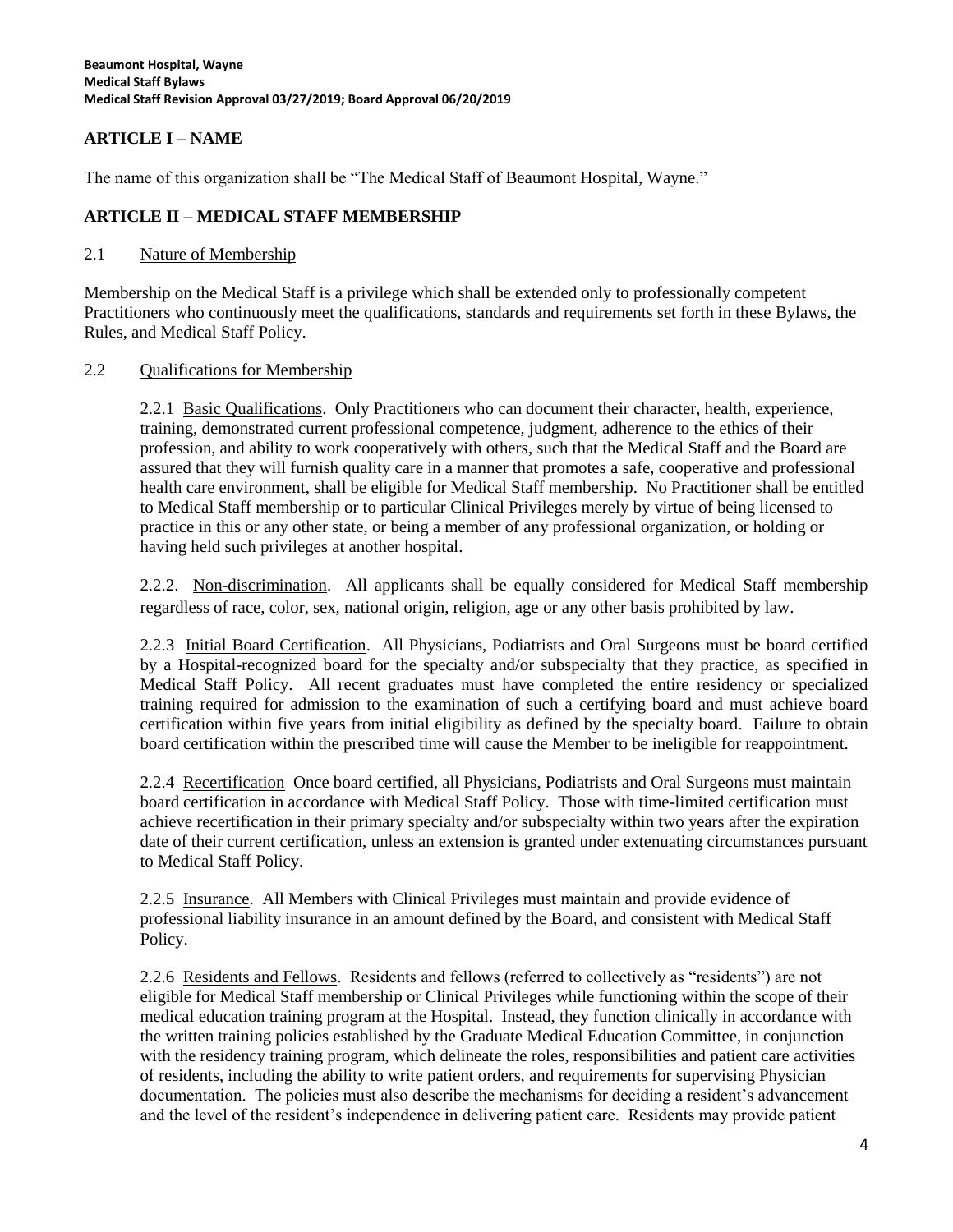care only under the supervision of a Member with the appropriate credentials, in accordance with applicable Medical Staff and Hospital Policy. When appropriate, the Chief of Staff may appoint resident(s) to serve as non-voting member(s) of Medical Staff committees.

2.2.7 Notice of Status Changes. Applicants and Members shall notify the Chief of Staff in writing within ten business days if any of the following occurs and, upon request, shall provide additional information regarding the matter requested by the Chief of Staff:

2.2.7.1 a voluntary or involuntary lapse, revocation, suspension, probation, or voluntary change in any professional license or right to prescribe medication;

2.2.7.2 an involuntary loss of membership or loss or restriction of privileges at any hospital or other health care facility, or such a loss or restriction that occurs voluntarily while the individual is under investigation relating to professional conduct or competence or to avoid such an investigation;

2.2.7.3 commencement of a formal investigation or filing of charges by any law enforcement or regulatory agency of the United States or any State, or conviction or a no-contest plea to any criminal charges;

2.2.7.4 serious illness or disability, which could interfere with patient care or threaten patient welfare; or

2.2.7.5 involuntary exclusion from a federal health care program.

2.2.8 Hospital Employees. Any Practitioner appointed or employed by the Hospital to provide direct patient care in the Hospital must apply for Medical Staff membership and be accepted before such appointment or employment is binding. Upon termination of such Practitioner's appointment or employment by the Hospital, the Practitioner remains a Member subject to the same Rules, Regulations, and Bylaws as any other Member, provided this principle does not apply to Practitioners who furnish services pursuant to an exclusive contract described in Section 2.7 or are employed in a hospital-based specialty.

# 2.3 Application for Appointment

2.3.1 Application Form. All applications for appointment to the Medical Staff shall set forth the applicant's professional qualifications, provide professional references (including peer references), designate the Clinical Privileges desired, provide the applicant's certification regarding his health status, and provide information regarding malpractice experience. The application shall provide information as to whether the applicant has ever been charged, convicted of, or pled no contest or guilty to, a misdemeanor related to professional practice or a felony and information as to whether any of the following has ever been or is in the process of being denied, revoked, suspended, limited, reduced, not renewed or voluntarily relinquished: (i) membership or clinical privileges at any other hospital or health care facility; (ii) specialty board certification or eligibility; (iii) license to practice any profession in any jurisdiction; (iv) Drug Enforcement Administration controlled substance registration; (v) license to prescribe controlled substances in any jurisdiction; or (vi) participation in Medicare or Medicaid. The application shall also contain an acknowledgement that the applicant has received these Bylaws and agrees to be bound by them whether or not he is granted Medical Staff membership or Privileges. If required by Medical Staff Policy, the applicant shall submit a clinical practice plan that addresses the criteria defined in Medical Staff Policy.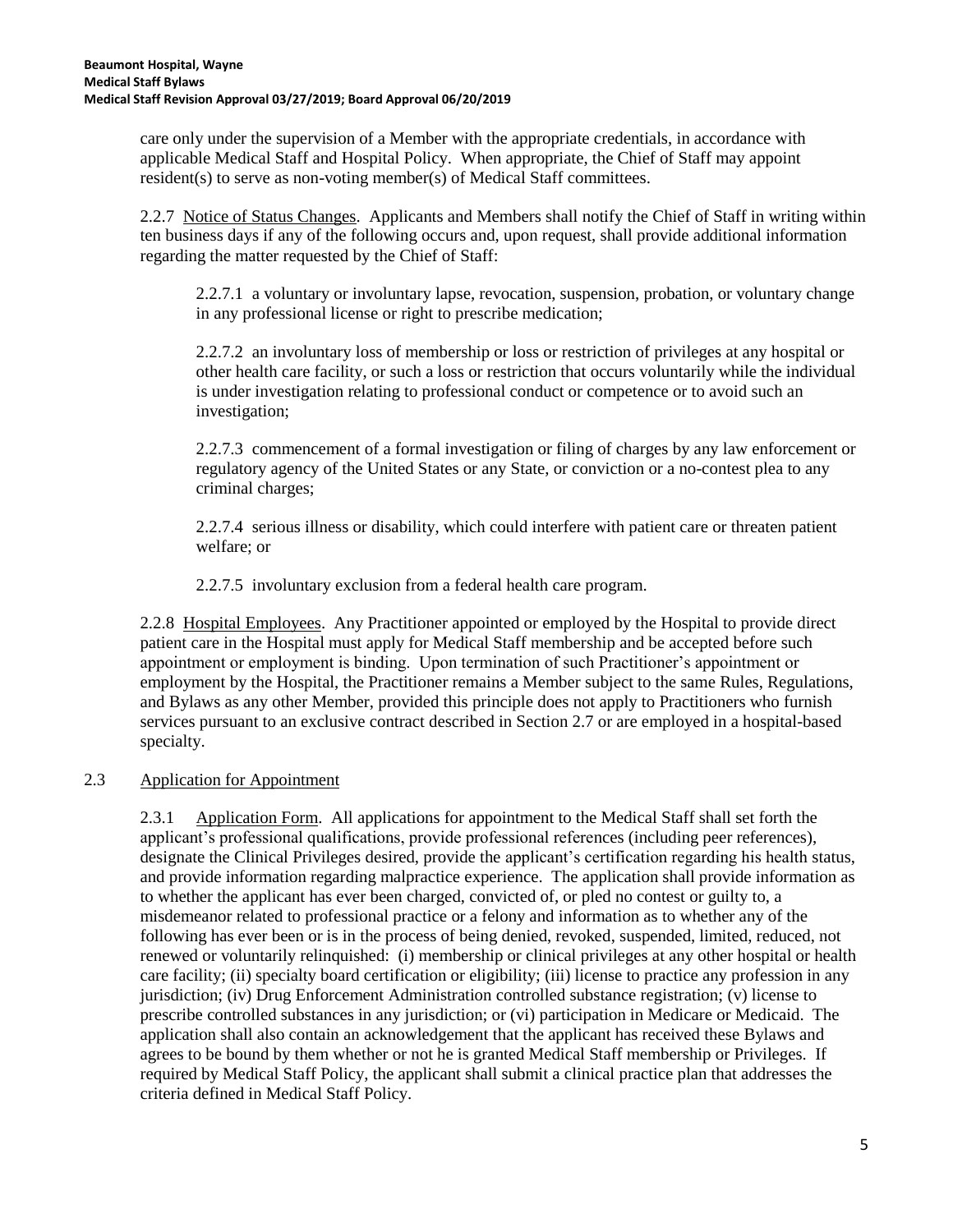2.3.2 Effect of Application. All Members and applicants agree that submission of an application (whether for initial appointment or reappointment) constitutes the following:

2.3.2.1 The Practitioner's agreement to abide by these Bylaws, the Rules, Medical Staff Policy, and Hospital policies applicable to Members.

2.3.2.2 The Practitioner's agreement that the Board's decision on this or any other application or matter concerning his appointment or Privileges is final and binding.

2.3.2.3 The Practitioner's authorization for the Medical Staff, the Hospital, and their agents and representatives to consult with hospitals, medical associations, licensing boards and other organizations and individuals who may have information bearing on the Practitioner's qualifications, and authorization to said individuals and organizations to provide information to representatives of the Medical Staff and Hospital; and the Practitioner's further release of any individuals and organizations, that provide information, from any and all liability for the transmittal without malice of any information bearing on the Practitioner's qualifications, in connection with any such request; and the practitioner's consent to representatives and agents of the Medical Staff and Hospital inspecting all records and documents that may be material to an evaluation of the Practitioner's qualifications.

2.3.2.4 The Practitioner's agreement to appear upon request before the Credentials Committee, the MEC, the Department Chief, or the Board concerning this or any other application or any other matter concerning his appointment or Privileges.

2.3.2.5 The Practitioner's agreement to (a) abide by the Code of Ethics of the American Medical Association, the American Osteopathic Association, the American Dental Association, or the American Podiatric Medical Association, as applicable; (b) provide continuous, competent, humane and efficient patient care, including daily care for Hospital inpatients who are under his care, and to seek consultation with other Practitioners where appropriate; (c) provide coverage at all times for the Member's patients who are in the Hospital or who present at the Hospital (either personally or by arranging for another qualified Member who is identified to the Hospital to cover for him); (d) upon request provide inpatient consultations within the scope of the Member's Privileges; (e) participate in the performance of medical staff responsibilities appropriate to his membership category; (f) strive to maintain the applicable standards and to meet the applicable requirements of the Michigan Department of Community Health, the Joint Commission on Accreditation of Healthcare Organizations, and the American Osteopathic Association, so that the Hospital may warrant full licensure and accreditation at all times; and (g) abide by applicable law and regulation relating to professional practice.

2.3.2.6 The Practitioner's release of the Medical Staff, the Hospital, and their agents and representatives from liability for any communication made or any action taken without malice in connection with this or any other application or proceeding concerning his appointment or Privileges; this waiver extends to third parties that furnish information regarding the Practitioner to the Hospital, Medical Staff or their representatives.

2.3.2.7 The Practitioner's release of the Medical Staff, the Hospital, and their agents and representatives from all liability for communicating relevant information regarding the Practitioner, including information regarding adverse action regarding his appointment or Privileges, to any other hospital or health facility or licensing board to which the Practitioner may apply for privileges or licensure.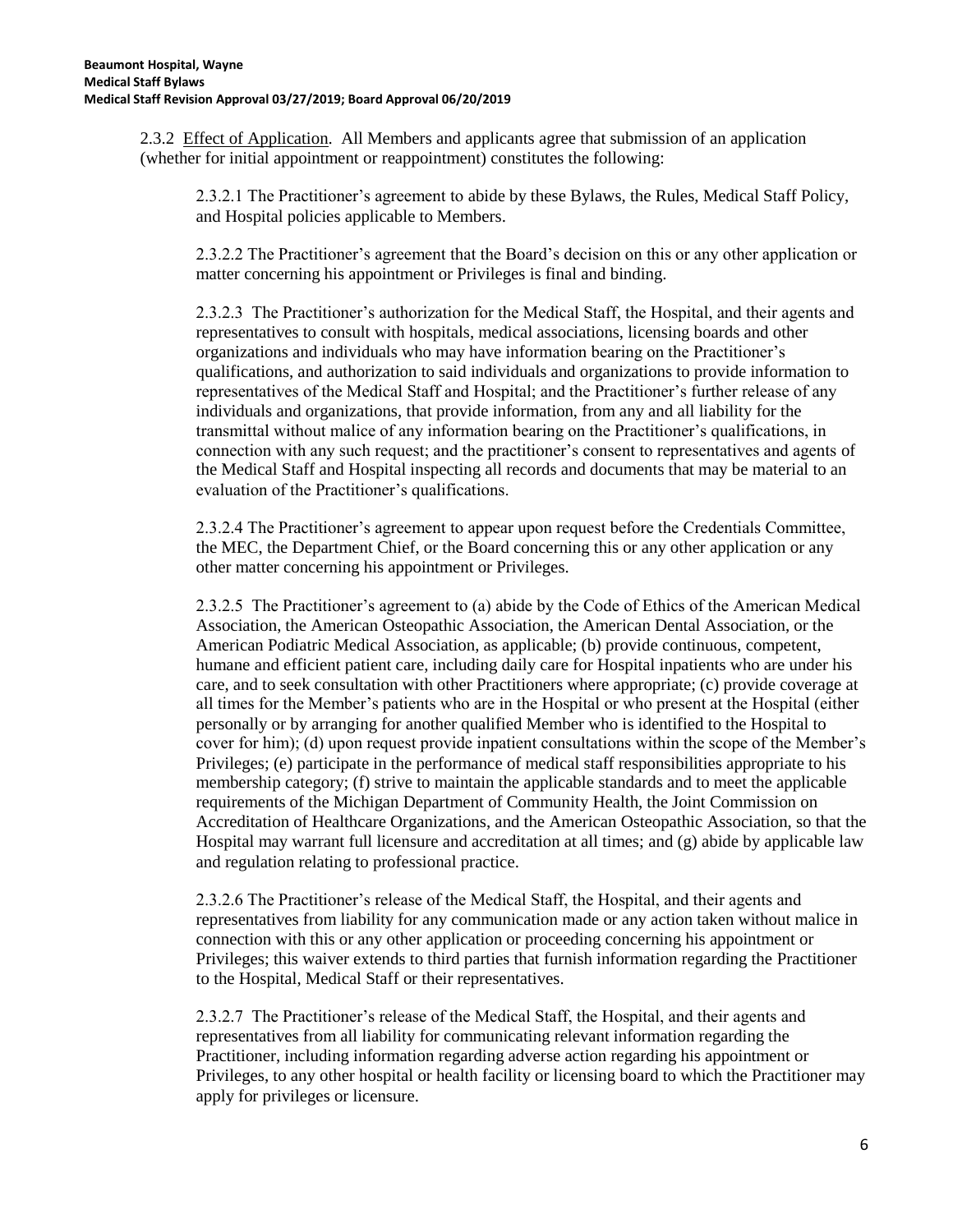2.3.2.8 The Practitioner's agreement to submit to an evaluation of his physical and/or mental health if requested by the Credentials Committee, MEC, or the Board based on a determination there is reason to question the Practitioner's health status; the evaluation will be conducted by a physician designated by the requesting body consistent with Medical Staff Policy. Such an evaluation may be a prerequisite to maintaining current appointment or Privileges or to further consideration of an application for appointment, reappointment, or Privileges.

2.3.2.9 The Practitioner's agreement to comply with the requirement that a physical examination and medical history be completed and documented for each patient, no more than thirty (30) days before or twenty-four (24) hours after an admission or registration but before surgery or a procedure requiring anesthesia, by an individual who holds Privileges to perform histories and physicals. If the history and physical were performed before admission or registration, an updated examination of the patient must be completed and documented within twenty-four (24) hours after admission or registration but before surgery or a procedure requiring anesthesia, by an individual who holds Privileges to perform histories and physicals. Additional requirements regarding histories and physicals are contained in the Rules.

# 2.4 Procedure for Appointment

2.4.1 Credentials Verification. Application for appointment to the Medical Staff shall be presented in writing to the Medical Staff Office on a form prescribed by the Board. An application for appointment is complete when all items specified in Medical Staff Policy have been received. After the Medical Staff Office has verified the applicant's credentials and identity and obtained letters of recommendation and a National Practitioner Data Bank report, a complete application shall be referred to the Credentials Committee and to the Chief of the department in which the applicant is seeking Privileges. As a general rule, complete applications shall be acted on by the MEC and the Board, as described below, within 120 days after the date the application becomes complete.

2.4.2 Applicant's Responsibilities. The applicant is responsible for producing adequate information for a proper evaluation of his qualifications and for resolving any doubts about these qualifications.

2.4.3 Interview. The applicant shall be interviewed by the Chief of the applicable department, who shall submit a written report and recommendation (as defined in Section 2.4.6 below) to the Credentials Committee.

2.4.4. Credentials Committee Action. The Credentials Committee shall review the applicant's qualifications and office location. The Credentials Committee may also interview the applicant. The Credentials Committee shall submit its written report and recommendation, along with the Department Chief's report and recommendation, to the MEC.

2.4.5. MEC Action. Upon receipt of the report of the Credentials Committee, the MEC shall review the reports of the Credentials Committee and Department Chief and other relevant information. The MEC shall submit its written report and recommendation to the Board. If the MEC disagrees with the recommendation of the Credentials Committee, it shall also deliver to the Board a copy of the reports and recommendations of the Credentials Committee and the Department Chief. In addition to all other factors considered by the MEC, it shall consider the availability at the Hospital of adequate facilities and resources to support each Privilege requested by the applicant and may consider the need for additional Members with the skills and training of the applicant.

2.4.6 Reports and Recommendations. As used in this Article, "written report and recommendation" means written recommendations regarding Medical Staff appointment and, if appointment is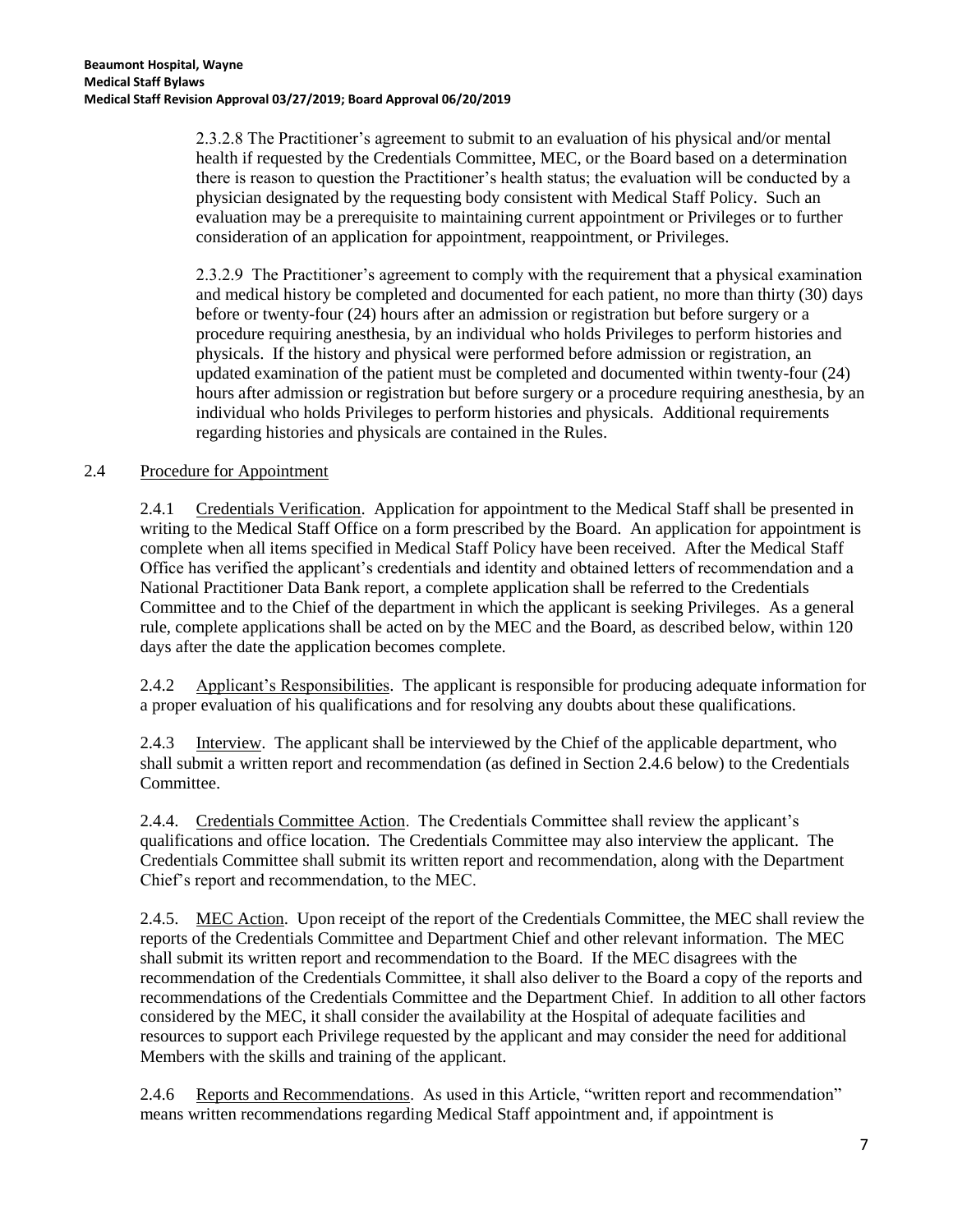recommended, Staff category, Privileges to be granted, and any special conditions to be attached to the appointment, with the reasons for any unfavorable recommendation stated in writing.

2.4.7 Board Action. The Board has final authority for all appointments and for granting Privileges. Privileges are determined in accordance with Article III. The Board shall either (1) adopt the recommendation of the MEC, or (2) refer it back to the MEC for further consideration with a statement of the reason(s) for such action. If an application is referred back, the MEC shall again make a written report and recommendation to the Board, which shall adopt or reject the recommendation for good cause.

2.4.8 Hearing and Appeal. If the MEC makes an adverse recommendation or the Board makes a preliminary adverse decision with respect to an application, the applicant may request hearing and appellate review to the extent available under Article VII and the Fair Hearing Plan. If an applicant who is the subject of an adverse preliminary decision does not make a timely request for a hearing or is not entitled to a hearing, the application is considered to have been withdrawn and shall not receive further consideration. If a decision is unfavorable with respect to scope of Privileges only, an applicant who either does not timely request a hearing or is not entitled to a hearing will be deemed to have requested only those Privileges the Board is willing to grant.

2.4.9 Omission/Misrepresentation. Any material omission or misrepresentation by an applicant in materials submitted in connection with his application may be grounds for immediate return of the application to the applicant by the MEC which shall be deemed a withdrawal of the application.

2.4.10 Reapplication. A Practitioner whose application for Medical Staff membership is denied shall not be eligible to reapply to the Medical Staff for a period of one year unless the Board specifies otherwise.

2.5 Terms of Appointment

All initial appointments and reappointments to the Medical Staff shall be for a period of up to two years.

# 2.6 Procedure for Reappointment

2.6.1 Reappointment Application. Each Member who desires reappointment to the Medical Staff shall submit a timely and complete reappointment application to the Medical Staff Office in accordance with Medical Staff Policy. If a timely and complete reappointment application is not submitted, the Member's Medical Staff Membership and Privileges will expire at the end of the current term of appointment. The reappointment application will require submission of information that will allow a determination of whether the Member meets the ongoing qualifications for Medical Staff membership and for requested Clinical Privileges, including providing reasonable evidence of current ability to perform requested Privileges and information concerning any changes in the Member's qualifications since his last (re)appointment. A Member who does not comply with the board certification requirements stated in Section 2.2.3 and 2.2.4, if applicable, is not eligible for reappointment.

# 2.6.2 Reappointment Criteria. The reappointment process will include evaluation of:

2.6.2.1 The Member's professional performance and judgment.

2.6.2.2 The Member's current clinical and technical skills and competence to perform the Privileges requested, as measured in part by the results of the Hospital's performance improvement activities (including the results of Ongoing Professional Practice Evaluation), and as assessed by the applicable Department Chief.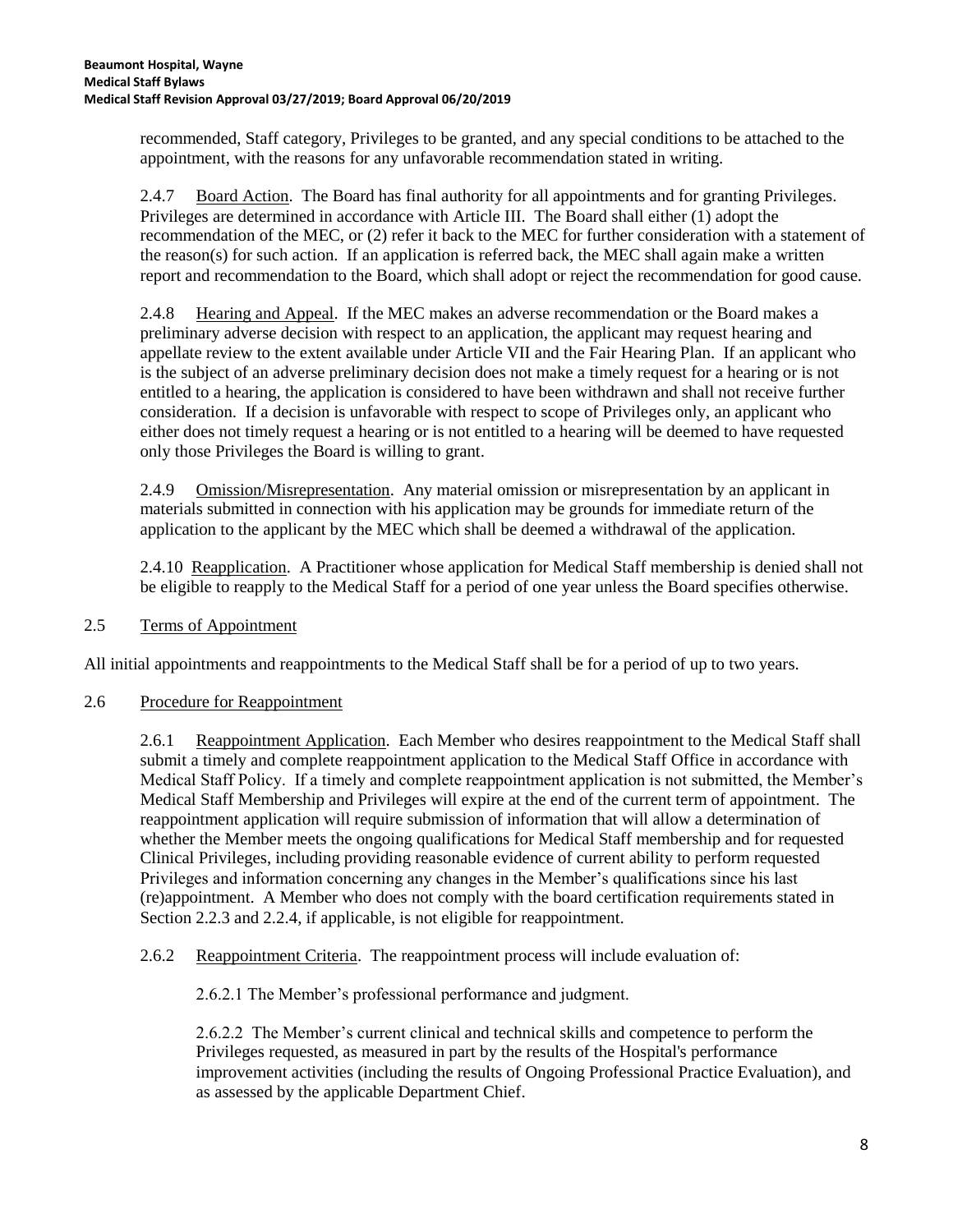2.6.2.3 Professional ethics and conduct, including compliance with the Bylaws, Rules, Medical Staff Policies (including those relating to medical record documentation) and applicable Hospital policies, and ability to work cooperatively with others at the Hospital.

2.6.2.4 All information supplied in the Member's reappointment application.

2.6.3 Processing Reappointment Applications. Applications for reappointment shall be processed in the same manner as initial applications, using the procedures described in relevant portions of Section 2.4 of these Bylaws, except interviews of the applicant are not routinely required. The consequences of failure to complete or follow Bylaw requirements during the reapplication process shall be identical to the consequences of failure to complete or follow requirements during initial application for membership and Clinical Privileges. Reappointment shall be for a period of up to two years.

2.6.4 MEC Input Required. In no case shall the Board take action on an application for reappointment without first seeking the recommendation of the MEC with respect to the application.

2.6.5 Board Action. The Board shall take final action on applications for reappointment and renewal of Privileges, except that no final action may be taken with respect to any Member as to whom an adverse recommendation or decision has been made who has not either waived or completed the hearing and appellate review process provided for in Article VII, if applicable. The Member shall be bound by the terms of Section 2.3.2 in connection with all requests for reappointment.

# 2.7 Exclusive Contracts

2.7.1 Use of Exclusive Contracts. To improve patient care and promote more efficient Hospital operations, adequacy of coverage, maintenance of standards, more efficient use of facilities, and quality assurance, certain Hospital facilities and services may be used on an exclusive basis in accordance with contracts between the Hospital and Practitioners selected by the Medical Staff, Hospital and Board. Applications for appointment to the Medical Staff under Article II and for Clinical Privileges under Article III relating to those Hospital facilities and services will be accepted for processing only when the Practitioner is or will be employed or engaged by the Practitioners or entity that holds such exclusive rights to perform services under a contract with the Hospital.

2.7.2 Medical Staff Review. The MEC, acting on behalf of the Medical Staff, shall review and make recommendations to the Board regarding quality of care issues, including clinical service standards, related to exclusive arrangements for Practitioner services (including services of Limited Staff), prior to any decision being made, in the following situations:

2.7.2.1 the decision to execute an exclusive contract in a previously open department or service;

2.7.2.2 the decision to renew or modify an exclusive contract in a particular department or service;

2.7.2.3 the decision to terminate an exclusive contract in a particular department or service.

2.7.3 Privileges of Contracted Practitioners. A Member providing professional services under a contract with the Hospital shall not have Privileges terminated for reasons pertaining to the quality of care provided by the Member without the same rights of hearing and appeal as are available to other Members.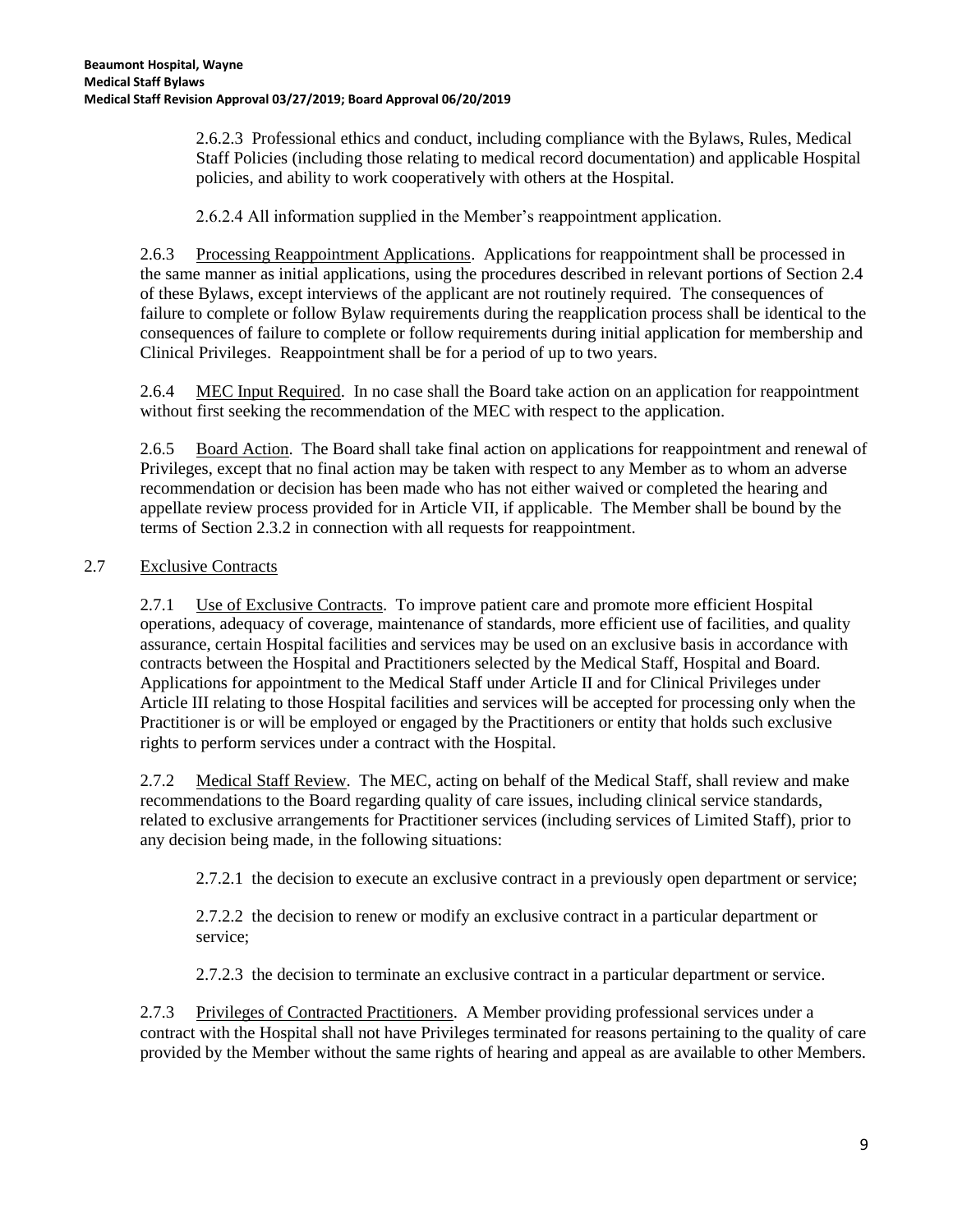2.7.4 Effect of Exclusive Contract. Termination or denial of Privileges as a result of one of the decisions listed in, and reviewed in accordance with, Section 2.7.2 above shall not be subject to the procedural rights set forth in Article VII.

## 2.8 Leave of Absence

2.8.1 Leave Status. A Member in good standing may request a leave of absence from the Medical Staff for up to 36 months by submitting a written request to the Chief of Staff, stating the proposed duration and reason(s) for the leave. The MEC will recommend to the Board that the request be granted or denied, and the Board will take final action on the request. Conditions and/or limitations may be imposed on a leave of absence. All records for which the Member is responsible shall be timely completed. Members on leave of absence may not exercise Privileges, vote, hold office, or serve on committees, and will not be required to attend meetings or pay dues.

2.8.2 Reinstatement. At least 90 days prior to expiration of the leave of absence, or at any earlier time, the Member may request reinstatement of Privileges by submitting a written notice to that effect to the Chief of Staff. The Member shall also submit a written summary of the Member's relevant activities during the leave. If the leave of absence is related to illness, the Member shall submit a letter from the Member's attending Physician stating that the Member is physically and mentally able safely to resume full professional practice. A request for reinstatement shall be submitted and processed in the manner specified for reappointment to the Medical Staff. Failure to make a timely request for reinstatement or to provide a requested summary of activities or other requested information shall result in automatic nondisciplinary termination of Medical Staff membership; the Practitioner may later apply for Medical Staff membership and will be treated as a new applicant. A Member whose request for reinstatement from a leave of absence is denied by the Board shall be entitled to the hearing and appeal rights provided by Article VII.

2.8.3 Expiration of Appointment. If a Member's term of appointment will expire during a leave of absence, the Member may apply for reappointment during the leave in accordance with Section 2.6. The Board may condition reappointment on the Member submitting, at the time of requested reinstatement, acceptable evidence of the Member's ability to perform the Privileges granted or satisfying other specified requirements. Reappointment of a Member while on leave of absence does not guarantee that the Member's request for reinstatement from leave of absence will be granted. If a Member on leave of absence does not submit a timely application for reappointment, Medical Staff membership will expire; the Practitioner may later apply for Medical Staff membership and will be treated as a new applicant.

# **ARTICLE III – CLINICAL PRIVILEGES**

# 3.1 Criteria for Determining Clinical Privileges

3.1.1 Privileges Are Required. Each Member shall exercise only those Clinical Privileges granted to him by the Board upon recommendation of the Credentials Committee and MEC, except as otherwise permitted by Section 3.4 through 3.6.

3.1.2 Criteria. Requests for Privileges shall be evaluated on the basis of the factors and categories of information listed in Sections 2.2 and 2.6.2. Requests for Clinical Privileges shall also be evaluated in light of observed clinical performance and judgment, current competence to exercise such Privileges, and the results of quality review evaluation and monitoring activities, including relevant Practitioner-specific data as compared to aggregate data and morbidity and mortality data, when available. Privilege determinations shall also take into account pertinent information concerning clinical performance obtained from other sources, especially from other institutions and health care settings where the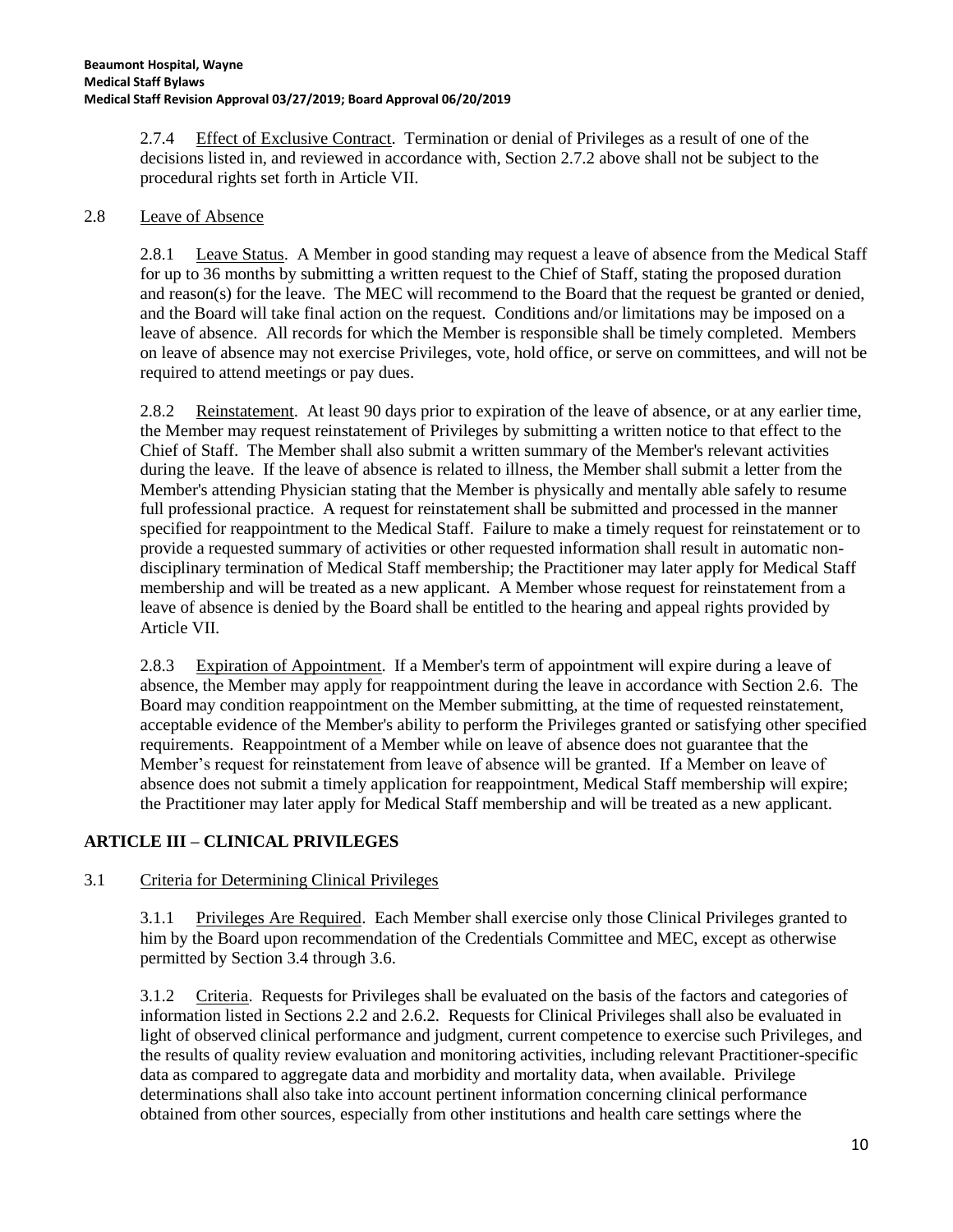Practitioner has exercised clinical privileges. The Practitioner has the burden of establishing his qualifications and competency in the Clinical Privileges he requests, in accordance with Medical Staff Policy.

3.1.3 Dentists. The scope and extent of surgical Privileges to be granted to a Dentist (including an Oral Surgeon) shall be specifically delineated and granted in the same manner as all other surgical Privileges. An oral surgery patient may be admitted by an Oral Surgeon Member who has admitting Privileges. A Medical Staff Member or Limited Staff member who has history and physical Privileges shall perform the required history and physical exam of a dental or oral surgery patient. In all cases a Physician Member shall be responsible for the care of any medical problem that is present at the time of admission or that arises during hospitalization, and shall be identified in the medical record by the Oral Surgeon/Dentist at the time of admission.

3.1.4 Podiatrists. Podiatrist Members shall be assigned to the Department of Surgery. Podiatrists shall be limited to the diagnosis and treatment of diseases, injuries, defects and preventive care of the foot and ankle, as specified for each Podiatrist Member in his delineation of Privileges. A podiatric patient may be admitted by a Podiatrist Member who has admitting Privileges. A Medical Staff Member or Limited Staff member who has history and physical Privileges shall perform the required history and physical exam of a podiatric patient. In all cases a Physician Member shall be responsible for the care of any medical problem that is present at the time of admission or that arises during hospitalization, and shall be identified in the medical record by the Podiatrist at the time of admission.

3.1.5 Limited Staff. The scope and extent of Privileges to be granted to a member of the Limited Staff shall be specifically delineated and granted in accordance with Article V. Limited Staff may not be granted admitting Privileges. Limited Staff may participate in the care of patients admitted by a Member, including performance of histories and physicals, only in accordance with the scope of Privileges granted to the Limited Staff member.

# 3.2 Privilege Modification

A Member may request an increase in Privileges during the term of his appointment by submitting a written request in accordance with Medical Staff Policy. Any such request will be processed using substantially the same procedures as for a request for reappointment.

# 3.3 New Professional Practice Evaluation

Privileges granted to initial applicants and additional Privileges granted to a Member in connection with reappointment or a mid-appointment request for additional Privileges shall be subject to New Professional Practice Evaluation as provided in Medical Staff Policy.

# 3.4 Emergency Privileges

In case of emergency, any Member attending the patient, to the degree permitted by his license and regardless of service or Staff category, shall be expected to do and to be assisted by Hospital personnel in doing everything possible to save the life of the patient, including the calling of such consultation as may be necessary and available. For the purpose of this section, an "emergency" is defined as a condition in which serious, permanent harm may result to the patient or as a condition in which the life of the patient is in immediate danger and any undue delay in administering treatment might add to that danger.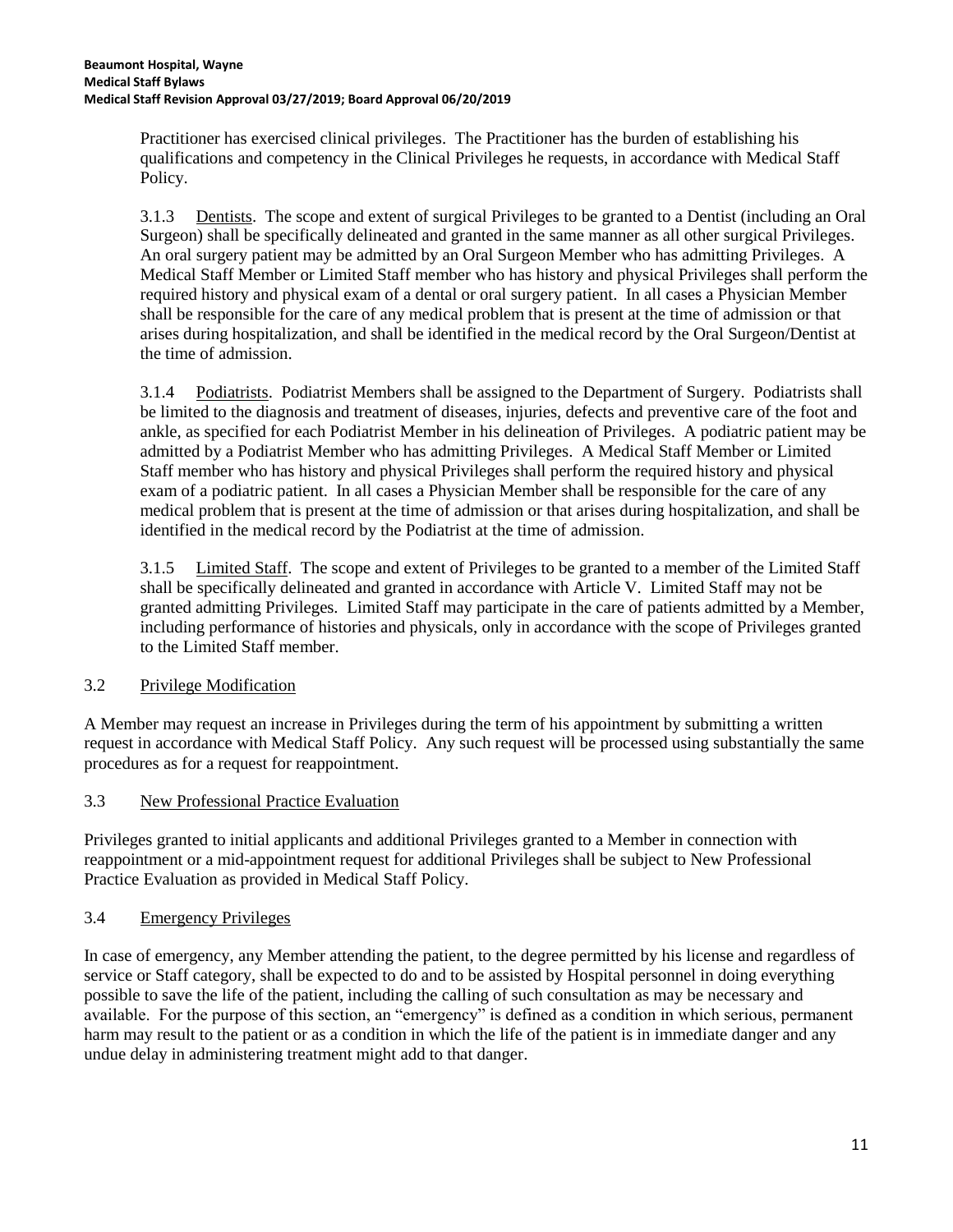## 3.5 Temporary Privileges

A Practitioner may be granted temporary Privileges by the Division President, with the concurrence of the Chief of Staff. Practitioners who hold temporary Privileges are not Members. Temporary Privileges shall be granted only (a) when the information available reasonably supports a favorable determination regarding the requesting Practitioner's qualifications, competence and judgment to exercise the Privileges requested, (b) after the Practitioner has provided evidence of professional liability insurance in an amount consistent with Medical Staff Policy, and (c) after the Practitioner's license has been verified. Temporary Privileges must be for a specified time period, consistent with the time limits stated in this Section.

3.5.1 Types of Temporary Privileges. Temporary Privileges may be granted in the following circumstances:

3.5.1.1 Pendency of Application. After a complete application for Staff appointment has been approved by the Credentials Committee and a request for specific temporary Privileges has been received from the applicant, the applicant may be granted temporary Privileges during the pendency of the application or for up to 120 days, whichever is shorter.

3.5.1.2 Temporary Consulting Privileges. Upon the request of a Member, temporary Privileges may be granted to a qualified Practitioner who is not a Member and has not applied for Medical Staff membership when the special skills of that Practitioner would be beneficial to specific Hospital patient(s) who is/are under the care of the requesting Member and are not readily available from any other Member. Temporary consulting Privileges automatically terminate at the end of the consultation or care provided to the named patient(s).

3.5.1.3 Locum Tenens. Upon receipt of a written request from an Active Member, an appropriately licensed Practitioner who is serving as locum tenens for the requesting Member while the requesting Member is absent from his practice may, without applying for Medical Staff membership, be granted temporary Privileges for up to one hundred twenty (120) days during the requesting Member's absence and limited to services to the requesting Member's patients.

3.5.2 Supervision. Practitioners granted temporary Privileges shall be subject to the supervision of the Chief of the Department to which assigned and shall comply with these Bylaws and other documents that apply to Members. Temporary Privileges may be summarily revoked by the Division President, the Department Chief, or the Chief of Staff. Denial or termination of temporary Privileges does not trigger hearing or appeal rights.

# 3.6 Disaster Privileges

In the event of a disaster requiring activation of the emergency management plan and exceeding the ability of the professional resources of the Hospital to meet immediate patient needs, the Chief of Staff, in consultation with the Hospital Incident Commander (as defined in the Hospital's emergency management plan), will first consider utilizing Practitioners and Allied Health Professionals with Privileges at any Beaumont Healthcare System hospital, since primary source verification will have already been completed for these Practitioners and AHPs. The Chief of Staff, in consultation with the Hospital Incident Commander, may then implement a modified credentialing and privileging process for eligible volunteer Practitioners and/or AHPs present and able to assist in the care of patients and grant temporary disaster Privileges to qualified volunteers, provided any grant of temporary disaster Privileges must consistent with Medical Staff Policy.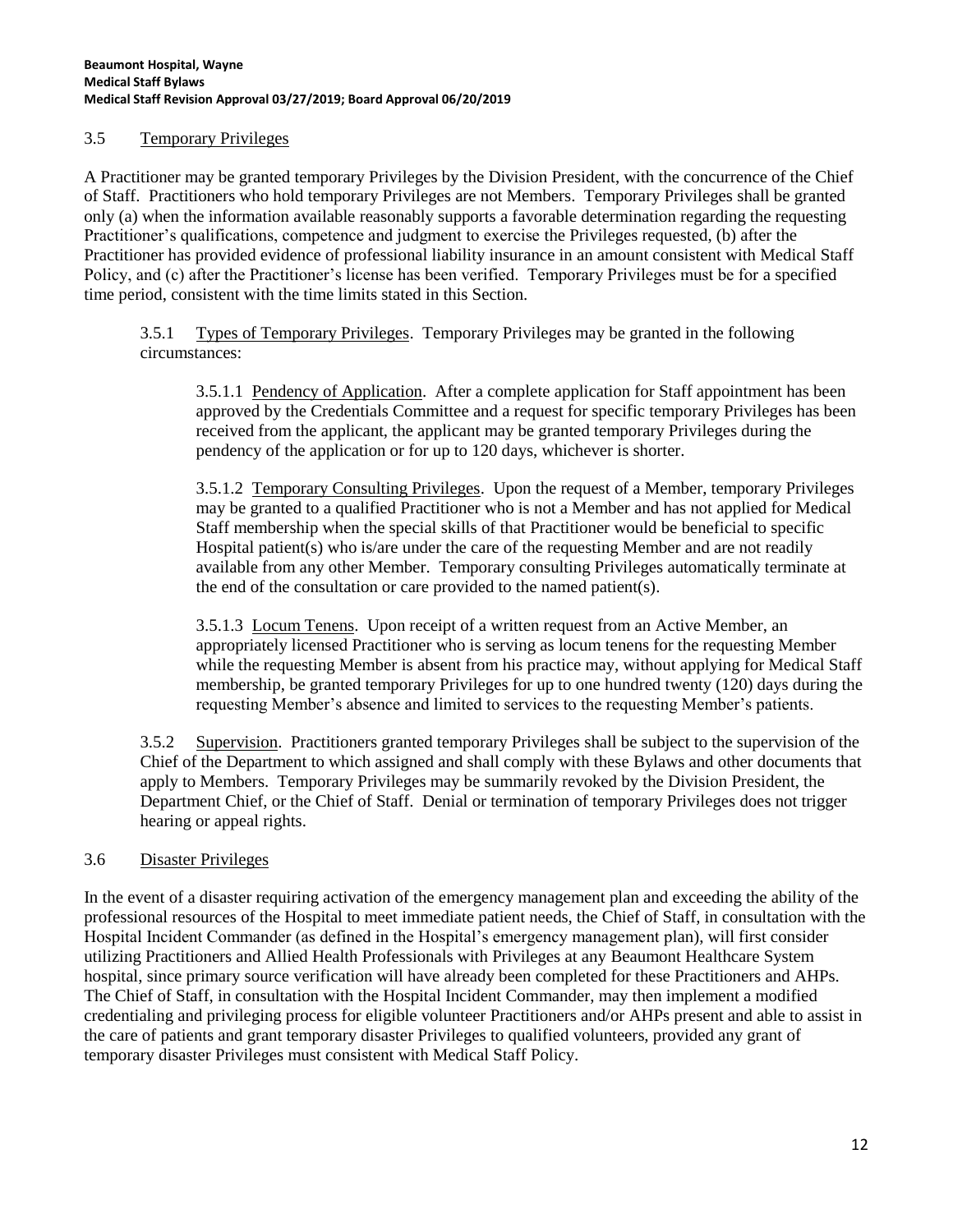# **ARTICLE IV – MEDICAL STAFF CATEGORIES**

#### 4.1 Categories

The Medical Staff shall be divided into the following categories: Active, Affiliate, Consulting, Emeritus, Honorary, and Ambulatory. Each Member shall be assigned to a specific category.

#### 4.2 Active Staff

4.2.1 Qualifications. The Active Staff category consists of Members who meet the qualifications set forth in Article II, satisfy minimum clinical activity requirements defined in Medical Staff Policy, and are professionally based in the community served by the Hospital as defined in Medical Staff Policy.

4.2.2 Prerogatives. Each Member of the Active Staff may:

4.2.2.1 Privileges. Exercise such Clinical Privileges, including admitting Privileges, as are granted under Article III.

4.2.2.2 Meetings/Voting. Attend and vote on all matters presented at meetings of the Medical Staff, and the department, section and committees of which he is a member.

4.2.2.3 Office. Hold office in the Medical Staff and in the department, section and committees of which he is a member.

4.2.3 Responsibilities. Each Member of the Active Staff shall:

4.2.3.1 Basic Responsibilities. Meet the basic responsibilities outlined in these Bylaws and be responsible within the scope of his Clinical Privileges for the care and supervision of each patient in the Hospital for whom he is providing care.

4.2.3.2 Quality Improvement. Actively participate in the quality improvement activities of the Medical Staff, in monitoring the professional performance of Practitioners at the Hospital, and in such other Medical Staff functions as may from time to time be assigned.

4.2.3.3 Committees. Accept appointment to and serve on committees to which appointed.

4.2.3.4 Meetings. Satisfy the requirements set forth in these Bylaws for attendance at meetings of the Medical Staff, and the department, section and committees of which he is a member.

4.2.3.5 Dues. Pay dues and assessments as determined by the Medical Staff

#### 4.3 Emeritus Staff

4.3.1 Qualifications. The Emeritus Staff category consists of Members who have reached the age of 65, been Members of a dues-paying category of the Medical Staff for at least 10 years, and request transfer to Emeritus status.

4.3.2 Prerogatives. Each Member of the Emeritus Staff may:

4.3.2.1 Privileges. Exercise such Clinical Privileges, including admitting Privileges, as are granted to him under Article. III. Transfer to the Emeritus category shall have no automatic effect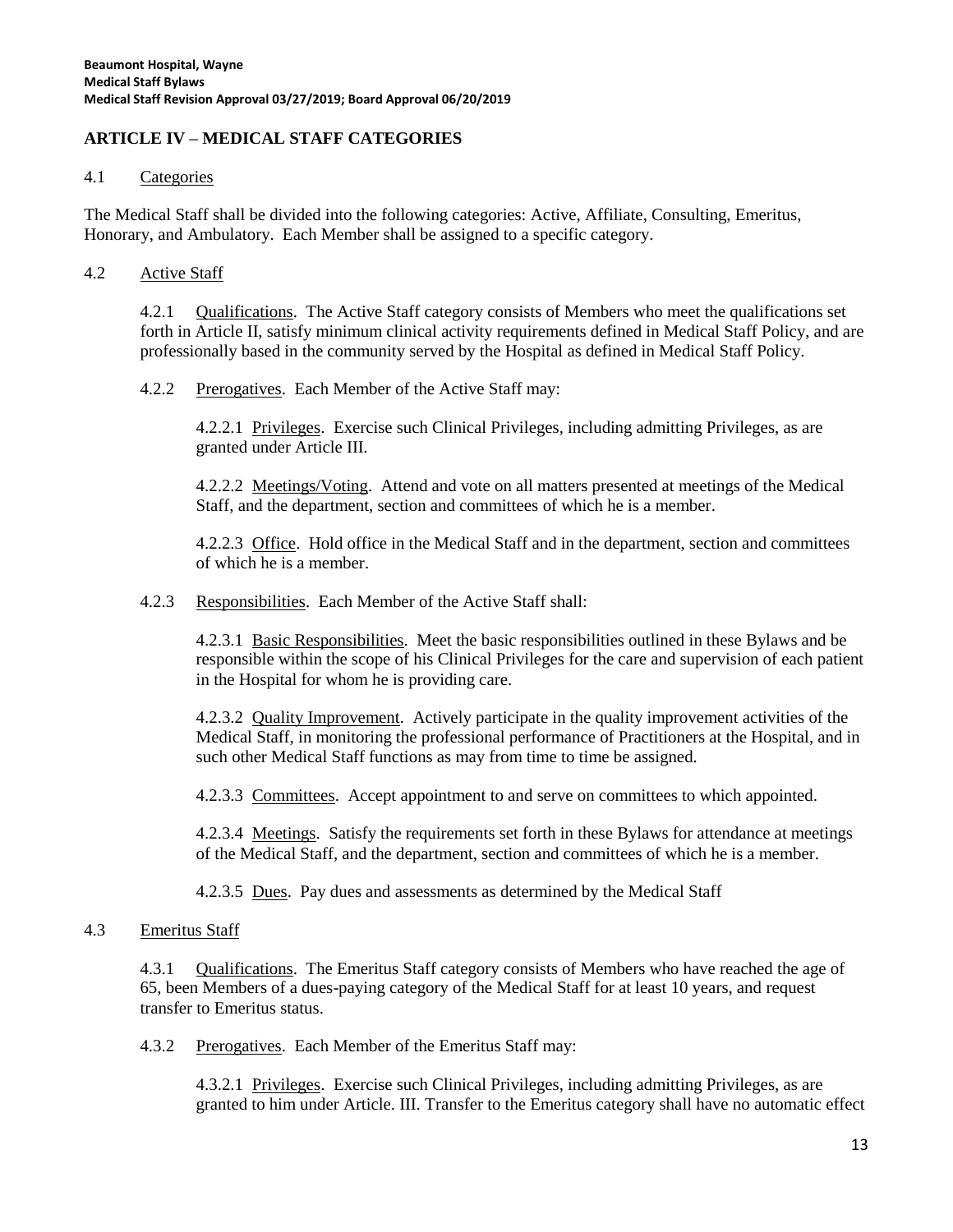on the Member's Privileges. Alternatively, a Member may be Emeritus without Clinical Privileges.

4.3.2.2 Meetings/Voting. Attend meetings of the Medical Staff, and the department and section of which he is a member, but may not vote, except on committees of which he is a member.

4.3.2.3 Office. Not hold Medical Staff or department office, but may hold office in the section or committees of which he is a member.

4.3.3 Responsibilities. Each Member of the Emeritus Staff shall:

4.3.3.1 Basic Responsibilities. Meet the basic responsibilities outlined in these Bylaws and be responsible within the scope of his Clinical Privileges for the care and supervision of each patient in the Hospital for whom he is providing care.

4.3.3.2 Quality Improvement. Actively participate in quality improvement activities of the Medical Staff and in such other Medical Staff functions as may from time to time be assigned.

4.3.3.3 Committees. Not be required to serve on committee.

4.3.3.4 Meetings. Attend meetings of those committee(s) of which he agrees to be a member, but is not otherwise required to attend meetings.

4.3.3.5 Dues. Not pay dues or assessments.

#### 4.4 Consulting Staff

4.4.1 Qualifications. The Consulting Staff category consists of Members who are held in high regard in the medical community and are recognized as experts in their respective field, and who also meet the qualifications set forth in Article II.

4.4.2 Prerogatives. Each Member of the Consulting Staff may:

4.4.2.1 Privileges. Be granted Privileges under Article III to see patients, write orders and provide consultative care at the request of the Member who is attending the patient, and/or Privileges to perform clinical procedures in conjunction with the Member who is attending the patient.

4.4.2.2 Meetings/Voting. Attend meetings of the Medical Staff, and the department and section of which he is a member, but may not vote, except on committees of which he is a member.

4.4.2.3 Office. Not hold Medical Staff or department office, but may hold office in the section or committees of which he is a member.

4.4.3 Responsibilities. Each Member of the Consulting Staff shall:

4.4.3.1 Basic Responsibilities. Meet the basic responsibilities outlined in these Bylaws and be responsible within the scope of his Clinical Privileges for the care and supervision of each patient in the Hospital for whom he is providing services.

4.4.3.2 Quality Improvement. Participate in quality improvement activities of the Medical Staff and discharge such other Medical Staff functions as may from time to time be assigned.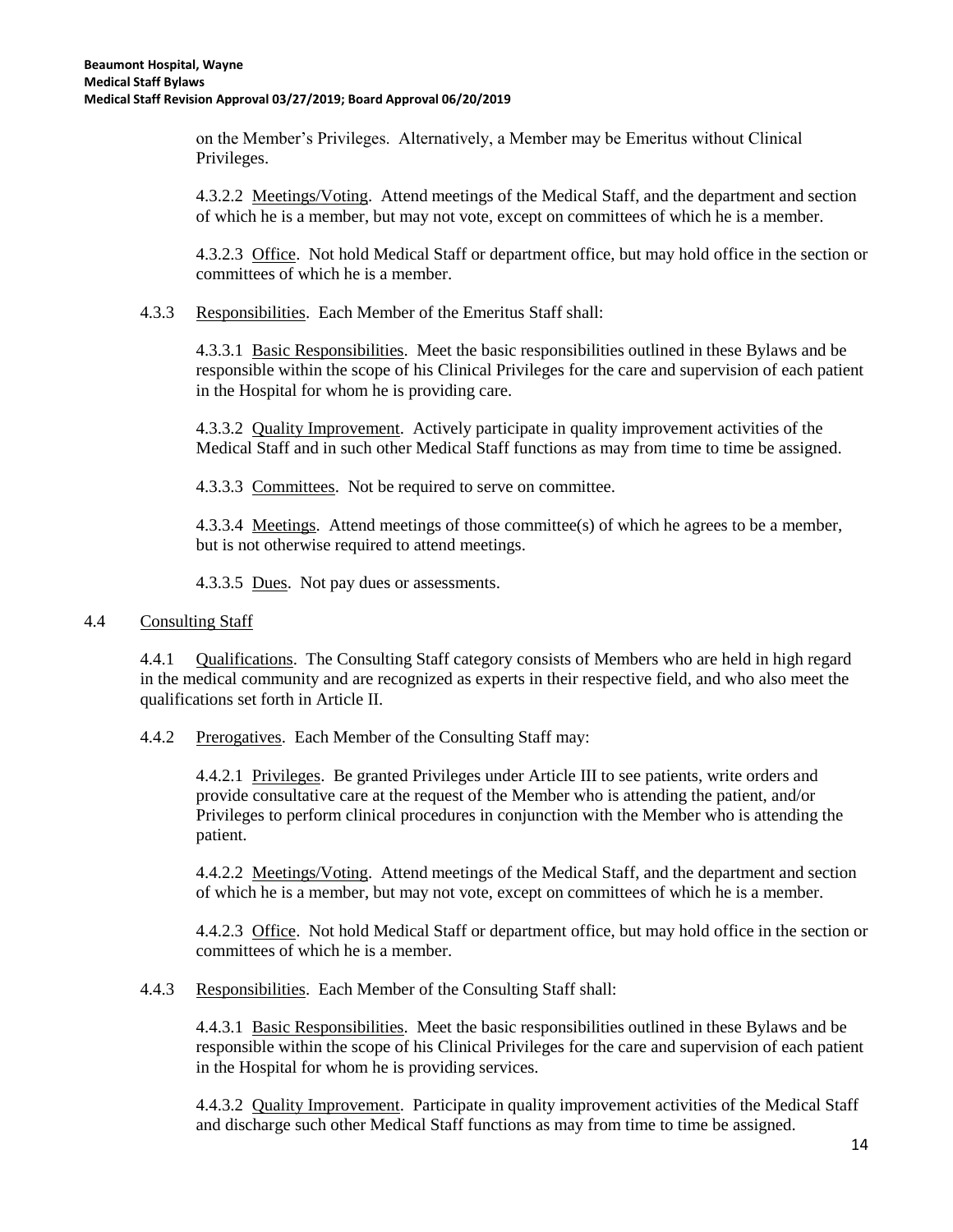4.4.3.3 Committees. Not required to serve on committees.

4.4.3.4 Meetings. Attend meetings of those committee(s) of which he agrees to be a member, but is not otherwise required to attend meetings.

4.4.3.5 Dues. Pay dues and assessments as determined by the Medical Staff.

## 4.5 Affiliate Staff

4.5.1 Qualifications. The Affiliate Staff category consists of those Members who meet the qualifications set forth in Article II, who wish to attend occasional patients in the Hospital, but who do not wish to participate actively in the work of the Hospital. Affiliate Members shall be professionally based in the community served by the Hospital as defined in Medical Staff Policy.

4.5.2 Prerogatives. Each Member of the Affiliate Staff may:

4.5.2.1 Privileges. Exercise such Clinical Privileges, including admitting Privileges, as are granted under Article III for a limited number of patients. Minimum and maximum clinical activity for Affiliate Staff shall be defined in Medical Staff Policy. An Affiliate Staff Member who performs less than the minimum activity volume or who exceeds the maximum activity volume will not be eligible for reappointment to the Affiliate category except as expressly provided in Medical Staff Policy.

4.5.2.2 Meetings/Voting. Attend meetings of the Medical Staff, and the department and section of which he is a member, but may not vote, except on committees of which he is a member.

4.5.2.3 Office. Not hold Medical Staff or department office, but may hold office in the section or committees of which he is a member.

4.5.3 Responsibilities. Each Member of the Affiliate Staff shall:

4.5.3.1 Basic Responsibilities. Meet the basic responsibilities outlined in these Bylaws and be responsible within the scope of his Clinical Privileges for the care and supervision of each patient in the Hospital for whom he is providing care.

4.5.3.2 Quality Improvement. Participate in quality improvement activities of the Medical Staff and discharge such other Medical Staff functions as may from time to time be assigned.

4.5.3.3 Committees. Accept appointment to and serve on committees to which appointed.

4.5.3.4 Meetings. Attend meetings of those committee(s) of which he is a member, but is not otherwise required to attend meetings.

4.5.3.5 Dues. Pay dues and assessments as determined by the Medical Staff.

# 4.6 Honorary Staff

4.6.1 Qualifications. The Honorary Staff category consists of Members who were at one time in the Active Staff category, contributed to the growth and mission of the Hospital, and wish to retain their Medical Staff membership, but who do not wish to admit and/or treat patients in the Hospital.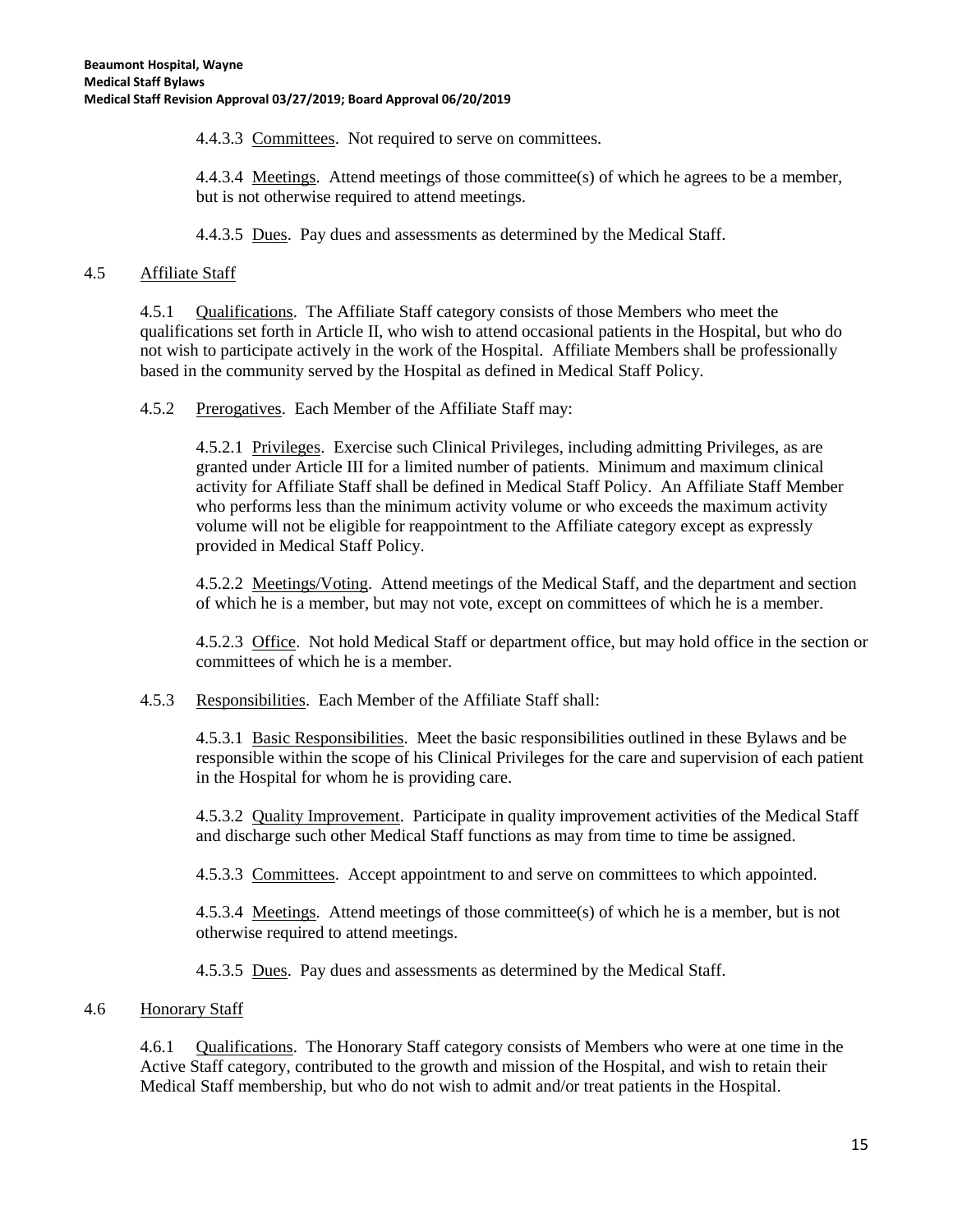4.6.2 Prerogatives. A Member of the Honorary Staff:

4.6.2.1 Privileges. Is not eligible for any Clinical Privileges, including admitting Privileges.

4.6.2.2 Meetings/Voting. May attend meetings of the Medical Staff, and the department and section of which he is a member, but may not vote.

4.6.2.3 Office. May not hold Medical Staff, department, section or committee office.

4.6.2.4 Hospital Facilities. May use the Hospital medical library and dining rooms and attend CME programs at the Hospital.

4.6.3 Responsibilities. None, except to comply with any policy applicable to his use of Hospital facilities. Honorary Staff Members are not required to serve on committees, but may (with Member's agreement) serve as a non-voting consultant to a Medical Staff committee.

4.7 Ambulatory Staff

4.7.1 Qualifications. The Ambulatory Staff category consists of Members who meet the qualifications set forth in Article II, who do not wish to admit or care for patients in the Hospital. Ambulatory Members shall be professionally based in the community served by the Hospital as defined in Medical Staff Policy.

4.7.2 Prerogatives. A Member of the Ambulatory Staff:

4.7.2.1 Privileges. Is not eligible for Clinical Privileges, including admitting Privileges, except Privileges to practice at the ambulatory facility(s) at which the Member is employed.

4.7.2.2 Meetings/Voting. May attend meetings of the Medical Staff, and the department and section of which he is a member, but may not vote, except on committees of which he is a member.

4.7.2.3 Office. May not hold Medical Staff, department, section, or, committee office.

4.7.3 Responsibilities. Each member of the Ambulatory Staff shall:

4.7.3.1 Basic Responsibilities. Meet the basic responsibilities outlined in these Bylaws and be responsible within the scope of his Clinical Privileges for the ambulatory care and supervision of each patient for whom he is providing care. Non-employed Ambulatory Medical Staff members must complete a formal application process to join the Medical Staff in any other category of membership.

4.7.3.2 Quality Improvement. Participate in quality improvement activities of the Medical Staff and discharge such other Medical Staff functions as may from time to time be assigned.

4.7.3.3 Committees. Accept appointment to and serve on committees to which appointed.

4.7.3.4 Meetings. Attend meetings of those committee(s) of which he is a member, but is not otherwise required to attend meetings.

4.7.3.5 Dues. Pay dues and assessments as determined by the Medical Staff.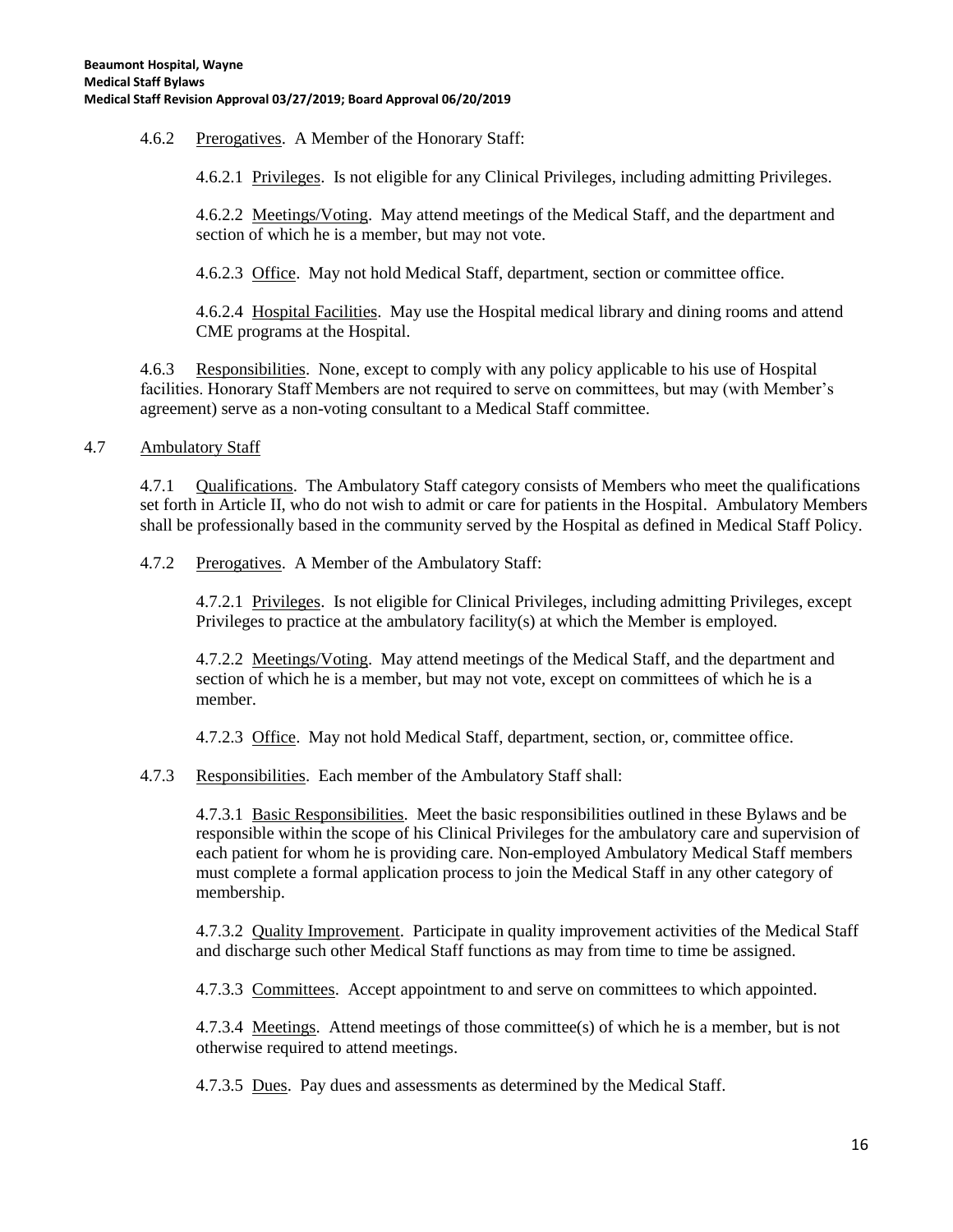# **ARTICLE V – LIMITED STAFF**

## 5.1 Qualifications

The following are eligible for Limited Staff membership: (a) those Physicians who meet the basic qualifications set forth in Section 2.2.1 and are employed by the Hospital as physicians providing moonlighting services ("House Physicians") and (b) physician assistants, nurse practitioners, certified nurse midwives, certified registered nurse anesthetists, physician employed/contracted registered nurses, and psychologists, as detailed in Medical Staff Policy. Limited Staff are not Members of the Medical Staff, but function at the Hospital under the supervision of a designated Physician or Podiatrist Member. Limited Staff must possess a license to practice their profession in Michigan, and shall apply for, and may be granted, Clinical Privileges in accordance with Medical Staff Policy. Limited Staff shall perform duties as defined in their respective delineations of Privileges and approved by the appropriate Medical Staff department chief. The Privileges granted to a Limited Staff member may not exceed those of the Member who supervises the AHP. The Board, upon recommendation of the MEC, has the authority to grant Limited Staff membership and Clinical Privileges. The Hospital may grant Clinical Privileges that are less extensive than the scope of activities a Limited Staff member is licensed to perform. A Physician may not simultaneously be a member of the Limited Staff and the Medical Staff.

## 5.2 Prerogatives

Members of the Limited Staff:

- 5.2.1 May not admit patients or be the attending physician of record.
- 5.2.2 Will be subject to any and all disciplinary actions provided by Medical Staff Policy.
- 5.2.3 Will only have those hearing rights as set forth in Medical Staff Policy.
- 5.2.4 May not attend general, department, committee and special meetings of the Medical Staff.
- 5.3 Responsibilities

Each member of the Limited Staff shall:

5.3.1 Basic Responsibilities. Comply with these Bylaws, the Rules, rules of department(s) to which they are assigned, and any policies of the Medical Staff and the Hospital intended to govern their activities.

5.3.2 Quality Improvement. Participate in Medical Staff quality improvement activities upon request.

#### 5.4 Termination of Limited Staff Membership

A Limited Staff member's membership and Clinical Privileges may be suspended, revoked, or not renewed in accordance with Medical Staff Policy. In addition, if (a) the designated supervising Member ceases to be a member of the Medical Staff, (b) the supervising arrangement (such as, collaboration agreement or employment) between the Limited Staff member and the designated supervising Member terminates, or (c) the Limited Staff member ceases to be an employee of the Hospital, if applicable, then the membership and Clinical Privileges of the Limited Staff member shall terminate automatically without hearing rights.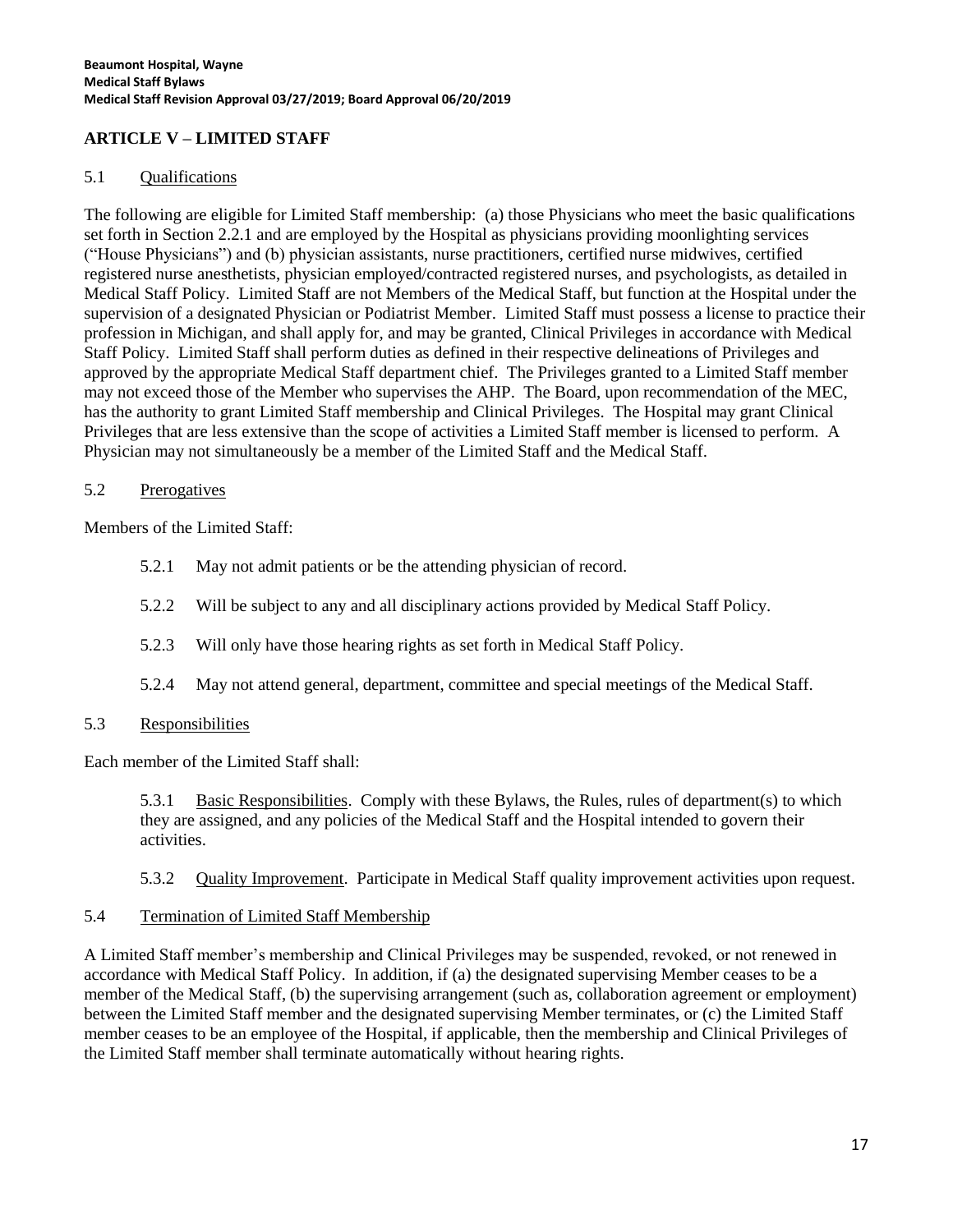# **ARTICLE VI – RESCISSION OF APPOINTMENT AND REDUCTION, RESTRICTION OR SUSPENSION OF PRIVILEGES**

## 6.1 Scope

The following procedures apply only to Active, Ambulatory, Consulting, Affiliate and Emeritus Staff Members. Medical Staff membership and prerogatives for Honorary Medical Staff Members are subject to the discretion of the MEC and the Board, without hearing or appeal.

#### 6.2 Non-Summary Procedure:

6.2.1 The MSPRC investigates instances in which a Staff Member is suspected of violating the Bylaws, Rules and Regulations of the Medical Staff or of the Hospital, or rendering deficient care. If, after completing a review in accordance with Medical Staff Policy, the MSPRC issues a written report recommending that a Medical Staff Member's appointment be rescinded or his Privileges be reduced, restricted or suspended, the MSPRC's report shall be delivered to the MEC.

6.2.2 After timely review of the MSPRC's report, the MEC shall make a preliminary determination. If the determination could result in the reduction, restriction or suspension of Clinical Privileges or in rescission of the Staff Member's appointment, the affected Member will be notified in writing and granted an opportunity to appear before the MEC at its next regular session to discuss, explain or refute the charges, but this appearance will in no way constitute a hearing. If the Staff Member appears, such appearance will be completed before final action is taken by the MEC. A record of such an appearance will be kept.

6.2.3 The MEC may accept, reject or modify the recommendation of the MSPRC. The MEC's response to the MSPRC report may include, without limitation, issuing a letter of warning, admonition or reprimand; imposing terms of probation, consultation requirements or other conditions on the Staff Member's appointment, which do not materially restrict exercise of Privileges; or recommending to the Board reduction, restriction or suspension of Clinical Privileges or rescission of Medical Staff membership. The Chief of Staff shall inform the Board of the nature of the MSPRC's report and the MEC's action.

6.2.4 Any recommendation by the MEC for reduction, restriction or suspension of Clinical Privileges or for rescission of Medical Staff membership, or a preliminary decision by the Board to take one of those actions, shall entitle the Staff Member to request a hearing and appellate review to the extent provided in these Bylaws.

#### 6.3 Summary Suspension

6.3.1 Imposition. The following individuals and bodies have the authority to suspend or restrict summarily all or any portion of the Privileges of a Member or impose supervision upon a Member upon determining that failure to take immediate action may result in an imminent danger to the health of an individual: the Board, the MEC, the Chief of Staff, or the Chief of the department to which the Member is assigned. The Chief of Staff shall promptly notify the suspended Member of the suspension.

6.3.2 Interim Nature. Summary action shall be deemed an interim precautionary step in a professional review activity until it has been reviewed by the MEC pursuant to Section 6.3.3. Summary action is a non-disciplinary measure taken to protect an individual against potential harm, pending review of the matter by the MEC.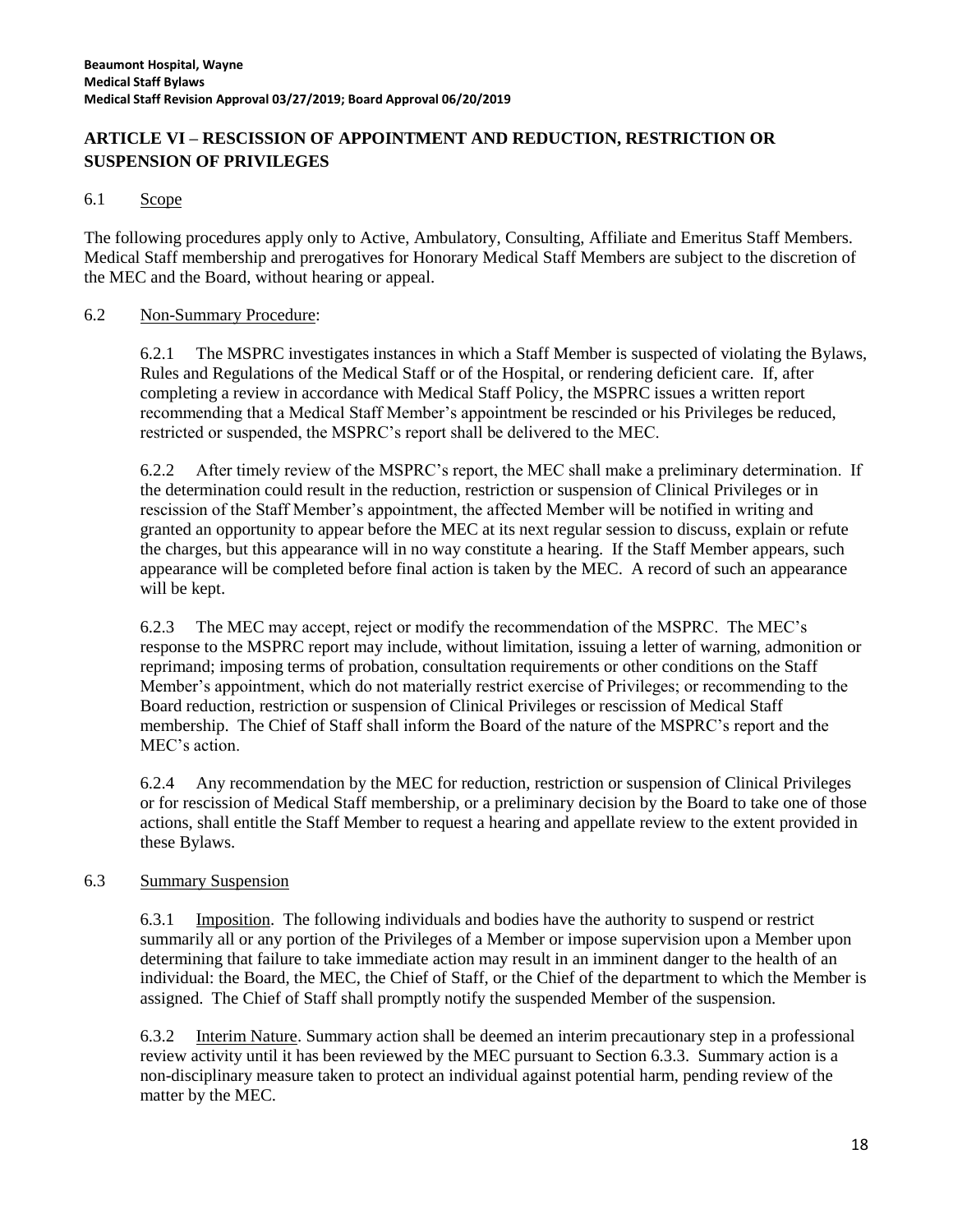6.3.3 Review of Summary Action. The MSPRC shall immediately investigate the circumstances that led to the suspension, including offering the suspended Member an opportunity to meet with the MSPRC or its representative, which will in no way constitute a hearing. The MSPRC shall report to the MEC in writing its recommendations regarding the suspension and regarding the Member's future status, within the later of fourteen days from the suspension or the next regular meeting of the MEC following imposition of the suspension. The MEC shall review the MSPRC's report at its next regular meeting following receipt of the report. Following review of the MSPRC's report, the MEC may continue the suspension, lift a suspension imposed by any party other than the Board, or recommend that the Board lift a Board-imposed suspension. The MEC shall also in all cases recommend to the Board the future status of the Member's Medical Staff membership and Privileges. The suspended Member shall be entitled to hearing and appeal rights to the extent provided in the Bylaws.

6.3.4 Patient Care. The Chief of Staff, the Chief of the Department and the Administration shall make adequate provision for the care of any patient in the Hospital under the care of the suspended Member.

#### 6.4 Automatic Suspension

6.4.1 License. All Privileges of a Member shall be automatically suspended if his professional license is suspended or revoked by the State of Michigan. The Chief of Staff shall enforce such automatic suspension.

6.4.2 Delinquent Medical Records. In accordance with the Rules, Privileges are automatically suspended for failure to complete medical records within the periods prescribed by the Rules.

6.4.3 Loss of Malpractice Insurance. In accordance with Medical Staff Policy, Privileges are automatically suspended if a Member has an interruption in malpractice insurance coverage that is longer than the period permitted by Medical Staff Policy.

6.4.4 Notice. If a Member's Privileges are automatically suspended, the Medical Staff Office shall notify the Member of the suspension in writing, after notifying the Chief of Staff.

# **ARTICLE VII – HEARING AND APPELLATE REVIEW PROCEDURE**

Active, Ambulatory, Consulting, Affiliate and Emeritus Staff Members as well as applicants for appointment to the Medical Staff, who are subject to an Adverse Recommendation or Action (as defined in the Medical Staff Fair Hearing Plan ("Plan")) shall be entitled to the hearing and appellate process set forth in this Article. Capitalized terms used in this Article are defined either in these Bylaws or in the Plan. As further explained in the Plan, the hearing and appellate process includes the following:

7.1.1 Notice of Adverse Recommendation or Action. A Practitioner against whom an Adverse Recommendation or Action has been taken shall promptly be given notice of such Adverse Recommendation or Action, his or her right to request a hearing in the manner described in the Plan, and a summary of his or her rights at the hearing.

7.1.2 Request for Hearing. A Practitioner shall have thirty (30) days following his or her receipt of a notice pursuant to Section 7.1.1 to request a hearing in the manner described in the Plan.

7.1.3 Scheduling and Notice of Hearing. Upon receipt of a timely request for hearing and appointment of the Hearing Panel in the manner provided for in Section 7.2 and scheduling of the hearing, the Division President shall send the Practitioner a Notice of Hearing, the contents of which are specified in the Plan.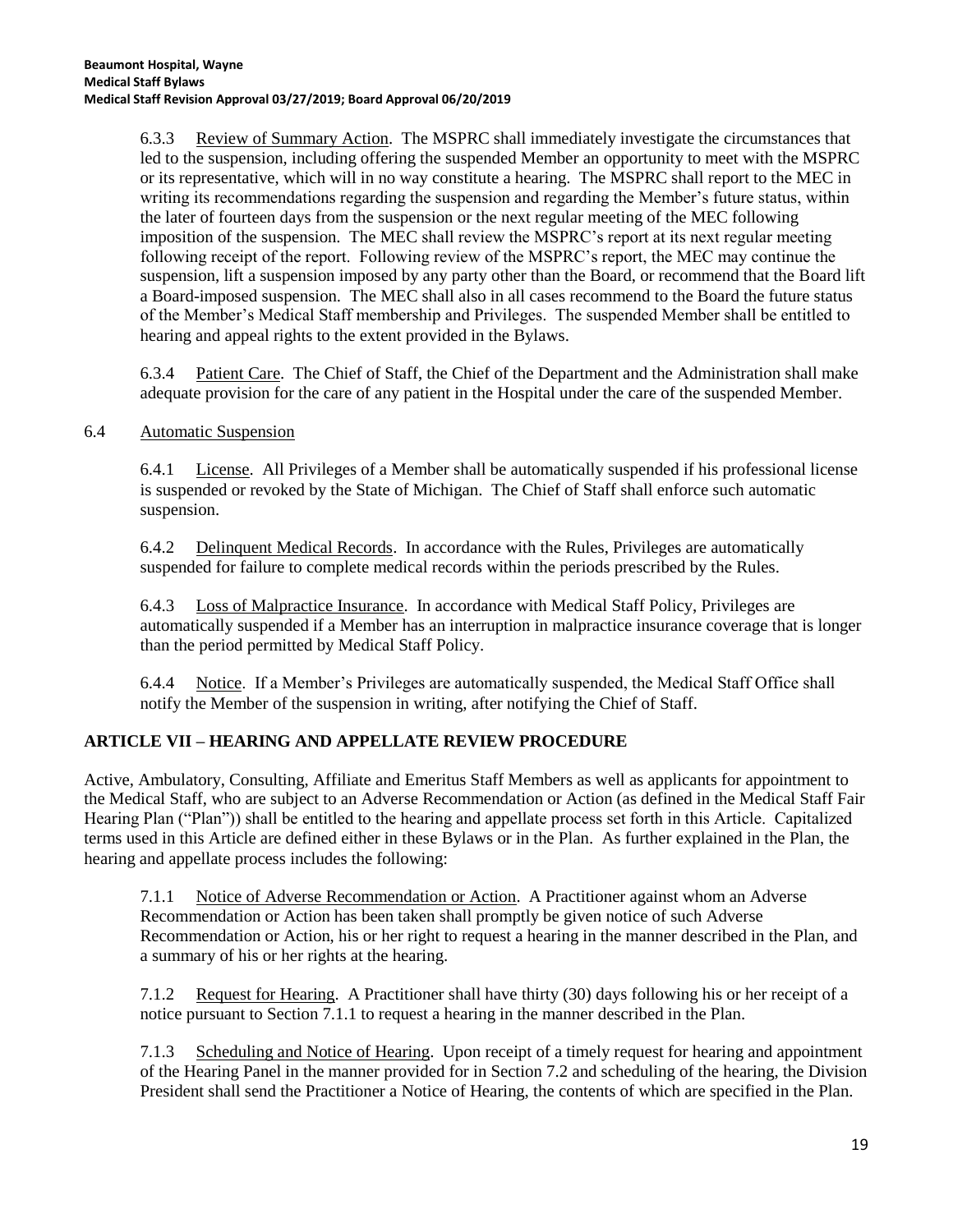7.1.4 Hearing Procedure. The hearing shall be held before the Hearing Panel appointed in accordance with Section 7.2. During a hearing, the Practitioner shall have the right to: (1) representation by an attorney or other person of the Practitioner's choice; (2) call, examine, and cross-examine witnesses; and (3) present evidence determined by the presiding officer to be relevant. Upon completion of the hearing, the Practitioner shall have the right to: (1) receive the written recommendation of the Hearing Panel; and (2) timely notice of all subsequent MEC and Board actions with respect to the Adverse Recommendation or Action that prompted the hearing.

# 7.2 Composition of Hearing Panel

The hearing shall be conducted by a Hearing Panel appointed jointly by the Chief of Staff and the Division President. The Hearing Panel shall be composed of three (3) members, at least two (2) of whom shall be Members of the Medical Staff and satisfy the additional criteria stated in the Plan.

# 7.3 Notice of Action by Board.

Upon receipt of the Hearing Panel's report, a Notice of Board Review shall be sent to the Practitioner and, if applicable, to the MEC. The Notice of Board Review shall inform the parties of their rights to provide written statements and request oral argument, as described in the Plan.

# 7.4 Board Review Body.

The Board as a whole may conduct the Board Review, or it may delegate this function to a standing or special committee of the Board.

# 7.7 Final Action of the Board.

After the Board's receipt of the Hearing Panel's report, the Board shall consider the matter (including findings of the Board Review Body, if any) and affirm, modify, or reverse the original Adverse Recommendation or Action. The decision of the Board will be deemed final, subject to no further appeal. The action of the Board and the basis therefore will be promptly communicated to the Practitioner and to the MEC.

# 7.8 Honorary Staff

Honorary Staff shall have no hearing and appellate right in the event of loss of membership or prerogatives, but may request an informal audience with the MEC, the granting of which is within the MEC's discretion.

# 7.9 Plan Consistency with Bylaws, Laws, and Regulations

Reference in the Bylaws to this Article shall be also be deemed to refer to the Plan. In case of any conflict between this Article and the Plan, this Article shall control. The Plan, which is a Medical Staff Policy, shall be consistent with the Health Care Quality Improvement Act and any other applicable laws and regulations affecting medical staff fair hearings.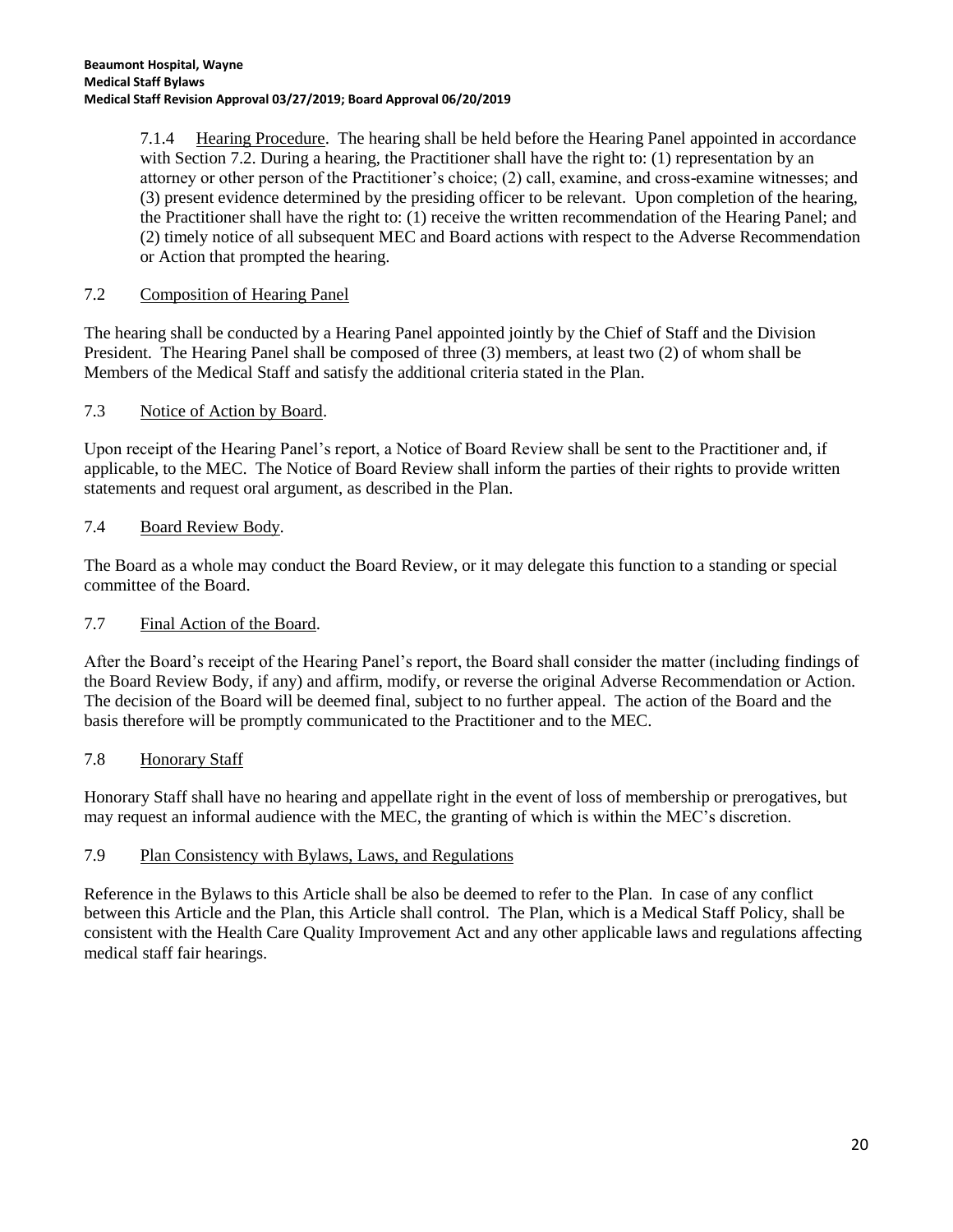## **ARTICLE VIII - DEPARTMENTS**

#### 8.1 Departments

There shall be departments of the Medical Staff as the MEC may establish.

#### 8.2 Department Officers

8.2.1 Officers. The officers of each department shall be a Chief and Vice Chief.

8.2.2 Term of Office. Department officers shall serve for a three-year term. An individual may not serve as chief of the same department for more than two consecutive three-year terms, except a vice chief who fills a vacancy in the office of chief may be elected as chief for up to two additional consecutive three-year terms. Each officer serves until his successor is selected. These term limitations shall not apply to departments that are staffed by exclusive contract.

8.2.3 Officer Qualifications. Department officers shall be Active Members of the department for at least five years and must maintain Active Staff membership, and shall be board certified in the specialty(s) they practice or affirmatively establish comparable competence in said specialty(s) through the credentialing process. If the MEC determines that a department officer ceases to satisfy one of these qualifications for office, the office becomes vacant.

8.2.4 Conflicting Positions. An individual may not simultaneously serve in more than one elected medical staff or department office at any Beaumont-affiliated hospital; except an individual may serve simultaneously as (a) a department officer at one Beaumont hospital and as a member-at-large of the medical executive committee at the same or another Beaumont hospital or (b) an officer of the same department at two Beaumont hospitals if one or both department(s) has 10 or fewer Active Members. An individual who serves as an elected medical staff or department officer, including a member-at-large of the medical executive committee, at a non-Beaumont hospital may not serve as a medical staff or department officer at this Hospital.

8.2.5 Department Chief's Duties. The Department Chief shall be responsible to the Chief of Staff and the MEC for the functioning of the department. The members of the department shall be responsible to the Chief, and through him to the Chief of Staff. The Department Chief shall be responsible for the following activities within the department:

8.2.5.1 Serve as a member of the MEC.

8.2.5.2 Preside at meetings of the department.

8.2.5.3 Report to the MEC and the Chief of Staff regarding all department professional and administrative activities.

8.2.5.4 Oversee clinically related activities of the department.

8.2.5.5 Oversee administratively related activities of the department, unless otherwise provided by the Hospital.

8.2.5.6 Conduct continuing surveillance of the professional performance of all individuals in the department who have Clinical Privileges.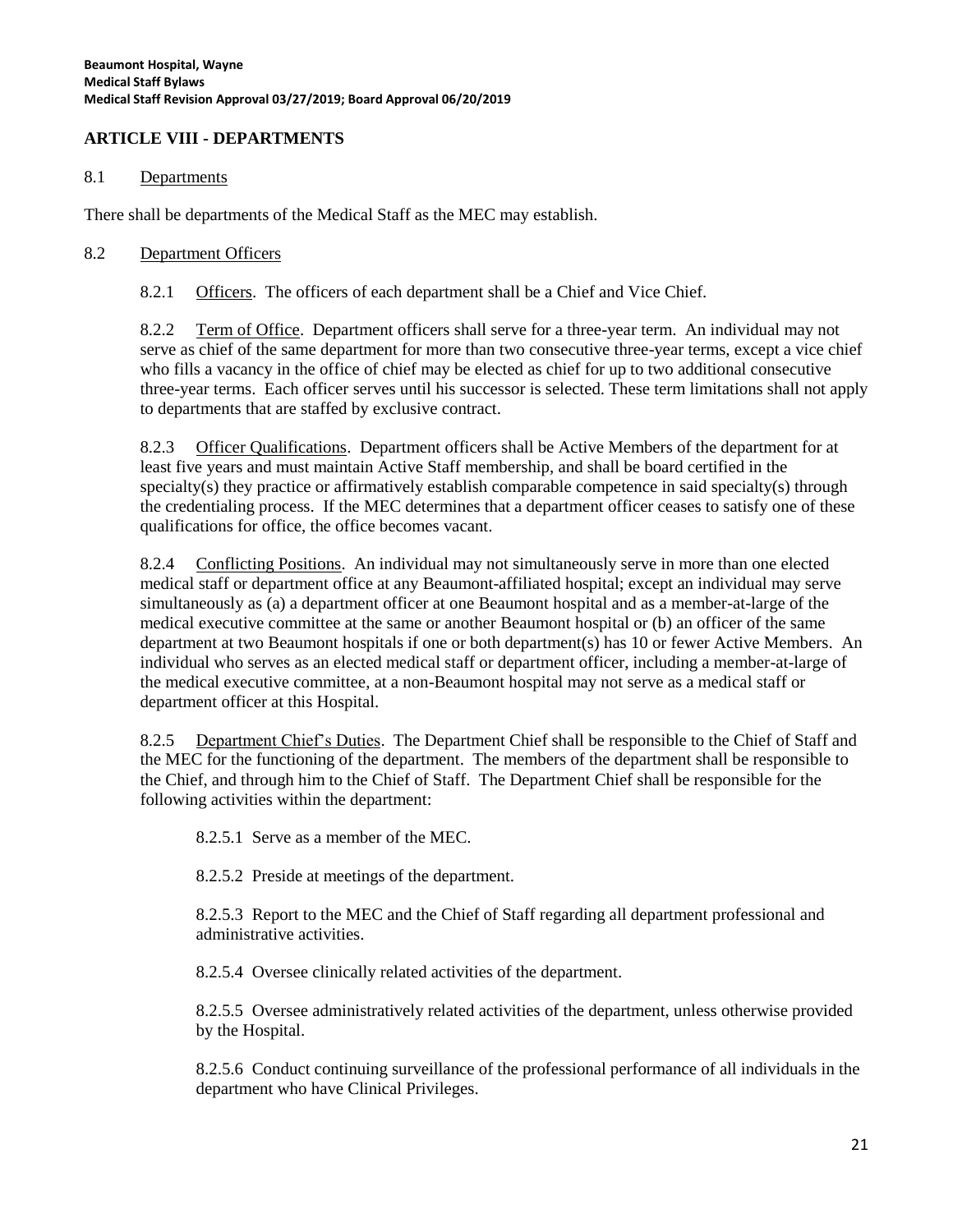8.2.5.7 Recommend to the MEC the criteria for Clinical Privileges that are relevant to the care provided in the department.

8.2.5.8 Recommend Clinical Privileges for each Member of the Department and each Limited Staff member assigned to the department.

8.2.5.9 Take appropriate action when important problems in patient care or clinical performance or opportunities to improve care are identified.

8.2.5.10 Appoint such committees as are necessary or appropriate to conduct department functions and their chairs.

8.2.5.11 Formulate recommendations for departmental rules and regulations for the proper operation of the department, subject to required approvals.

8.2.5.12 Assess and recommend to the relevant Hospital authority off-site sources for needed patient care, treatment, and services not provided by the department or the Hospital.

8.2.5.13 Integrate the department into the primary functions of the Hospital.

8.2.5.14 Coordinate and integrate interdepartmental and intradepartmental services.

8.2.5.15 Develop and implement policies and procedures that guide and support the provision of care, treatment, and services.

8.2.5.16 Recommend a sufficient number of qualified and competent persons to provide care, treatment, and service.

8.2.5.17 Determine the qualifications and competence of department or service personnel who are not licensed independent practitioners and who provide patient care, treatment, and services.

8.2.5.18 Conduct continuous assessment and improvement of the quality of care, treatment, and services.

8.2.5.19 Maintain quality improvement programs, as appropriate.

8.2.5.20 Provide for the orientation and continuing education of all persons in the department.

8.2.5.21 Recommend space and other resources needed by the department.

8.2.5.22 Implement Medical Staff Bylaws and Rules, and actions taken by the MEC and pursuant to the Medical Staff Article of the Hospital Bylaws.

8.2.6 Vice Chief's Duties. The Vice Chief of each department shall perform such duties as are delegated to him by the Chief of the Department. He shall act with full authority and responsibility in the absence of the Chief. The Vice Chief shall immediately succeed to the office of Chief if the Chief should resign or be removed.

#### 8.3 Election of Department Officers

8.3.1 Contract Departments. The chiefs of departments that are staffed by exclusive contract shall be appointed by, and are subject to removal by, the Board after consultation with the MEC. The vice chiefs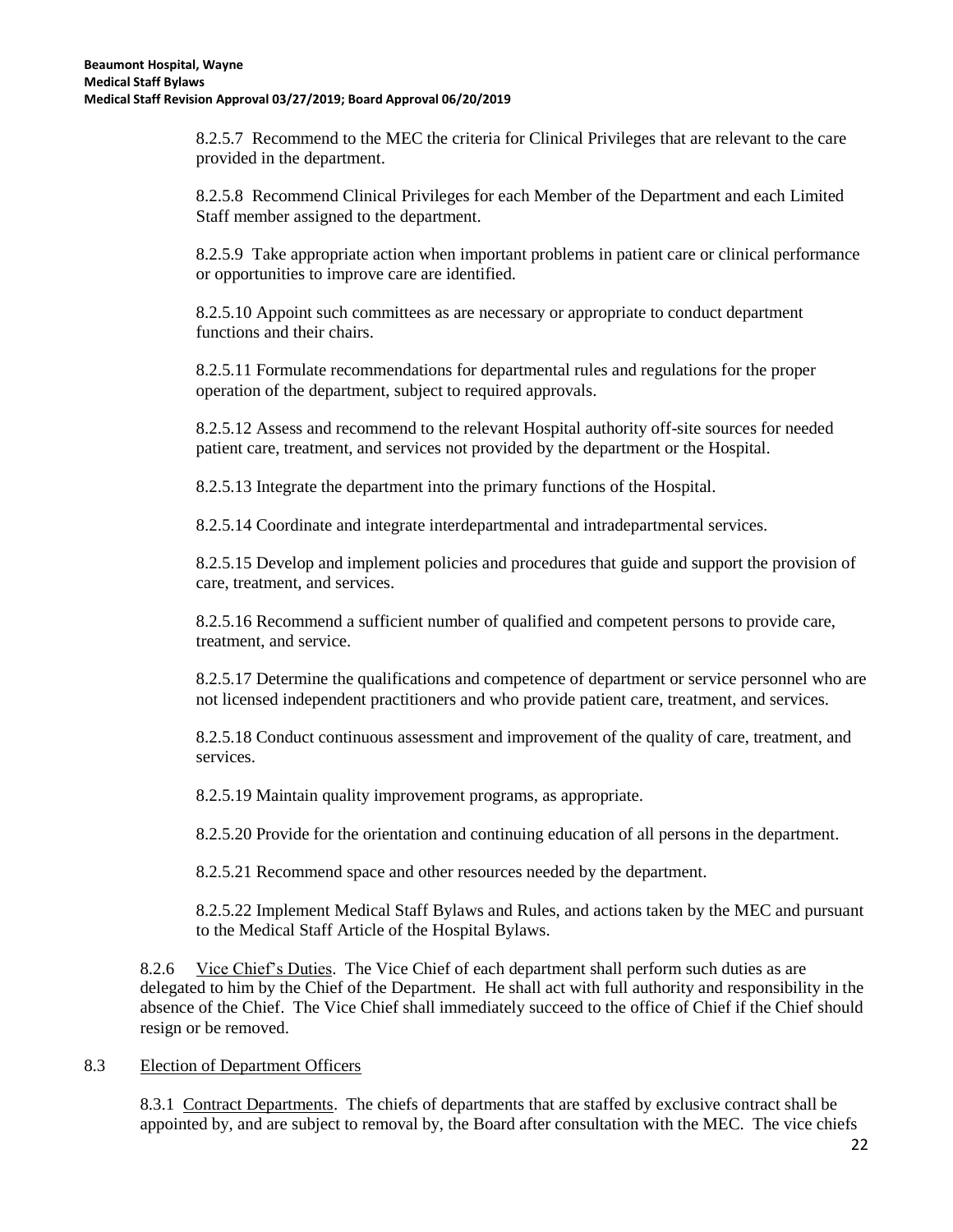of such departments shall be selected in accordance with the exclusive contract. The remaining sections of this part apply to the chiefs of all non-contract departments.

8.3.2 Nomination. The terms of department chiefs shall be staggered so that the terms of approximately one-third of the chiefs expire each year, in accordance with a schedule established by the MEC. The department chief shall determine whether (a) the department will elect a nominating committee or (b) all Active Staff Members in the department will serve as the nominating committee. At least two qualified Active Members of the department shall be nominated for the offices of department chief and vice chief, unless the nominating body can identify only one qualified Member who is willing to be nominated. No more than one person from the same Professional Practice Group may be nominated by the nominating body for the same office. The nominations shall be published to department Members by the department chief no later than December 15 preceding the election (either by mail, email or by posting in the Medical Staff Lounge). Additional nominations may be made by petition of any five Active Staff Members in the department. Such petition(s) shall be submitted to the department chief no later than January 15.

8.3.3 Election. The election and voting procedures described in Sections 9.2.2 and 9.2.3 shall apply to elections of department officers, except the ballots shall be distributed to each Member of the Active Staff in the department during the last two weeks of January of an election year.

8.3.4 Vacancies. A vacancy in the office of department chief shall be filled by the vice chief. A vacancy in the office of department vice chief shall be filled by special election if one year or more remains in the term and otherwise filled by MEC appointment, subject to Board approval.

8.3.5 Removal of an Officer. Any elected department officer may be removed from office for (1) failure to perform the duties of the position in a timely and appropriate manner; (2) physical or mental disability that renders the officer incapable of performing the essential functions of the position with reasonable accommodation; or (3) conduct damaging to the best interests of the Medical Staff or Hospital. Removal of a department officer may be initiated by a petition signed by at least twenty percent (20%) of the Active Staff Members in the department and submitted to the Chief of Staff. The vote of two-thirds of the Active Staff Members in the department (at a meeting or by mail or email ballot) is required to remove an officer, but no such removal shall be effective unless and until it has been ratified by the MEC and by the Board.

# 8.4 Department Functions

8.4.1 Meetings. Each department shall meet as often as necessary, as determined by the department chief, but at least quarterly.

8.4.2 Privilege Criteria. Each department shall develop criteria for the granting of specific Clinical Privileges in that department, subject to approval by the MEC and Board. If similar procedures or clinical services are furnished in more than one department, the chiefs of those departments shall consult with one another and assure that the departments develop consistent criteria for granting substantially the same Clinical Privileges. The Credentials Committee will oversee the consistency of Privilege criteria and, if necessary, settle any disputes between departments regarding this subject.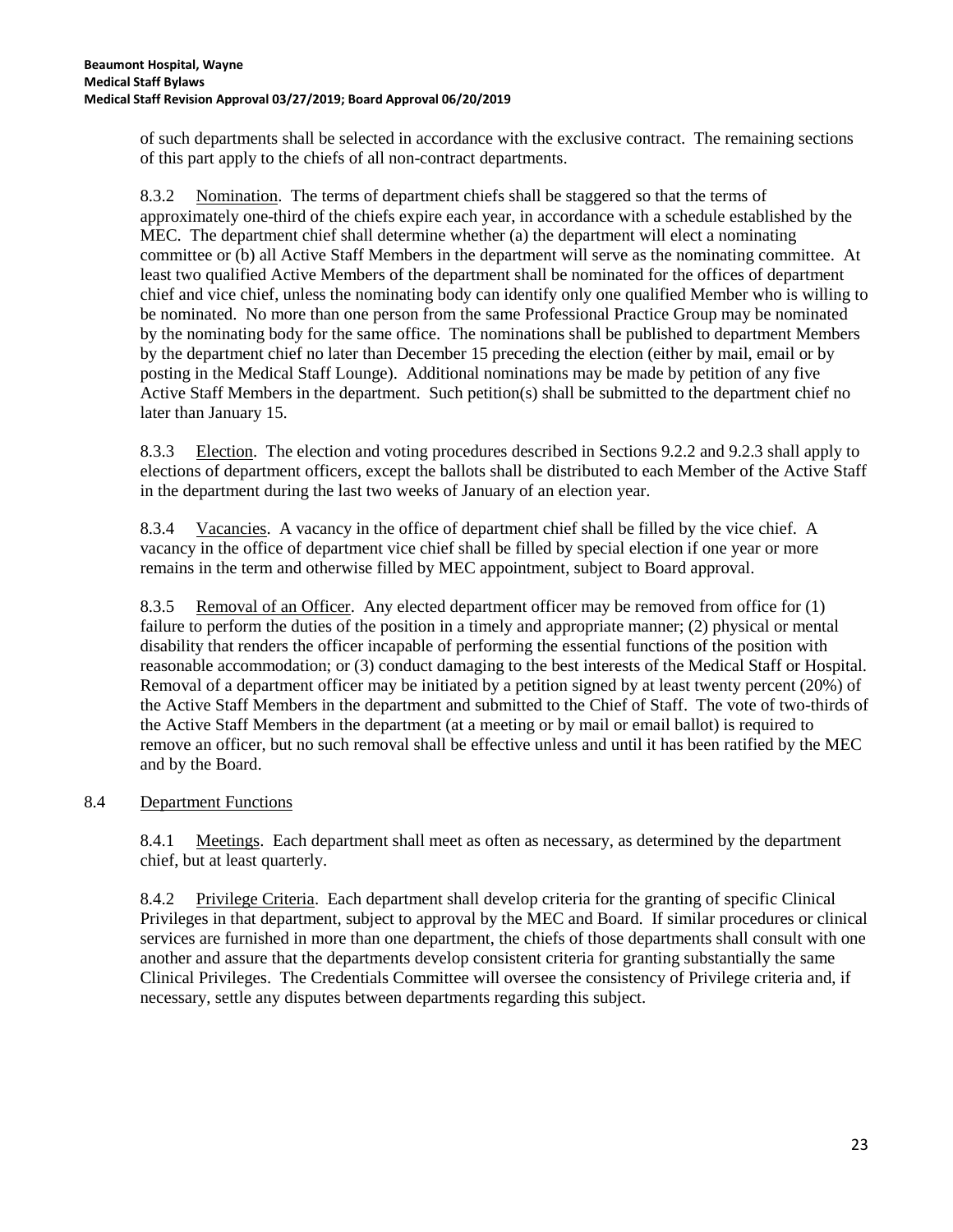# **ARTICLE IX – MEDICAL STAFF OFFICERS**

## 9.1 Officers

9.1.1 Officers. The officers of the Medical Staff shall be the Chief of Staff, the Vice Chief of Staff, and the Secretary/Treasurer.

9.1.2 Term of Office. Medical Staff officers shall serve for a three-year term. An individual may not serve in the same Medical Staff office for more than two three-year terms (either consecutive or nonconsecutive), except that a vice chief of staff who fills a vacancy in the office of chief may be elected as chief of staff for up to two additional three-year terms. Each officer serves until his successor is selected.

9.1.3 Officer Qualifications. Medical Staff officers shall (a) be Active Members of the Medical Staff for at least five years, (b) maintain Active Staff membership, and (c) be board certified in the specialty(s) they practice or affirmatively establish comparable competence in said specialty(s) through the credentialing process. If the MEC determines that a Medical Staff officer ceases to satisfy one of these qualifications for office, the office becomes vacant. All nominees for Medical Staff office must also have participated in Medical Staff affairs, as evidenced by active participation on committees, and shall have demonstrated good leadership and communication skills and be willing to participate in physician leadership continuing education programs.

# 9.2 Election of Medical Staff Officers

9.2.1 Nominations. The Nominating Committee shall select at least two Active Medical Staff Members as nominees for each Medical Staff office, unless the Committee can identify only one qualified Member who is willing to be nominated. The nominations shall be submitted to the MEC by the Chairman of the Nominating Committee, before the December MEC meeting, solely for verification of eligibility for nomination. The MEC shall neither add to, nor delete from, the nominations so submitted by the Nominating Committee, unless the nominee is determined to be ineligible. If a nominee is deleted, the Nominating Committee shall provide another nominee if possible. The nominations of the Nominating Committee, if approved by the MEC, shall be published to the Staff by the Nominating Committee no later than one week after the December MEC meeting. Nominations in addition to those of the Nominating Committee may be made by petition of any five Active Staff Members. Such petition(s) shall be submitted to the MEC before the January MEC meeting, solely for verification of eligibility for nomination. The MEC shall neither add to, nor delete from, the nominations so petitioned, unless the candidate is determined to be ineligible.

9.2.2 Election. The election of Medical Staff officers shall be conducted by mail or electronic ballot. In an election year, within one week following the January MEC meeting, the Medical Staff Office shall mail or email a ballot to each Member of the Active Medical Staff listing the names of candidates for each office in alphabetical order; write-in candidates are not permitted. Mailed ballots shall be mailed to the Medical Staff Member's last office address on record, with a postage paid return envelope. Emailed ballots shall be sent to the Medical Staff Member's last email address on record. The ballot shall be accompanied by notice that the completed ballot must be received no later than 5:00 pm the Friday immediately before the February MEC meeting to be counted. The returned ballots shall be kept in a secure place and unopened until counted and tabulated by a majority of the Nominating Committee the day of the February MEC meeting. The MEC shall adopt a policy regarding tabulation of email ballots, if used. The results of the ballot count and tabulation shall immediately be made known to the Chief of Staff who shall inform the MEC and the winning and losing candidates.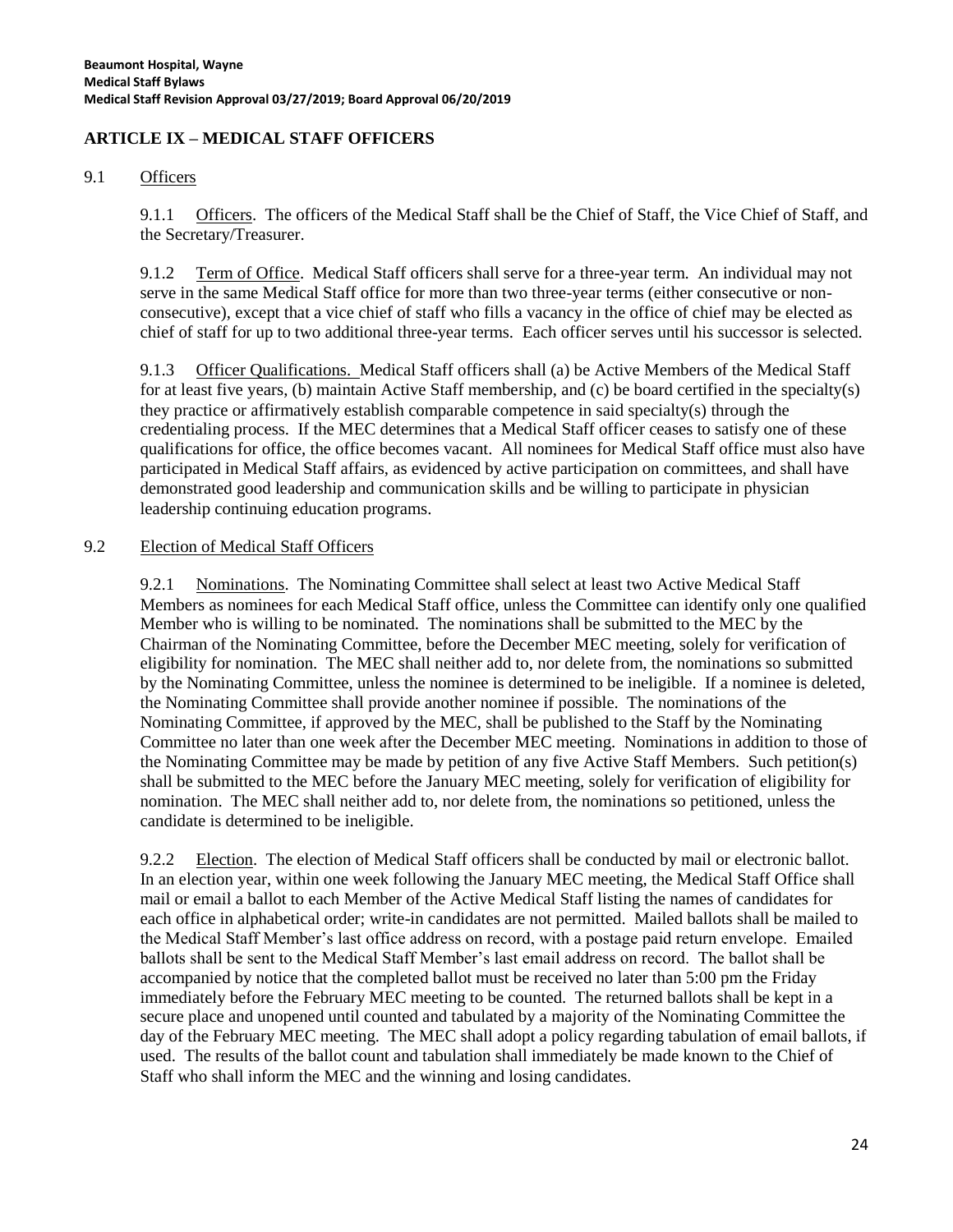9.2.3 Voting Procedures. The results of the initial ballot shall be binding if, by 5:00 pm the Friday before the February MEC meeting, at least a majority of the Active Medical Staff has voted. The candidate who receives a majority of the votes cast for an office shall be elected, subject to Board approval. If no candidate receives a majority of the votes cast for an office, a second ballot shall be distributed to choose between the two candidates who received the highest number of votes. If a second election is required, either because a majority of the Active Staff did not vote in the first election or because a single candidate did not receive a majority of the votes cast, written notice of the second election shall be posted on the bulletin board in the Medical Staff Lounge at least 72 hours before the second ballots are mailed or emailed. The second ballots shall be mailed or emailed no later than seven (7) days after the results of the first election have been tabulated, and in the same manner as the first election, with notice that returned ballots must be received no later than 5:00 pm the Friday before the March MEC meeting. The results of the second ballot shall be binding even if less than a majority of Active Staff Members vote. The winning candidates shall take office on April 1.

9.2.4 Vacancies. A vacancy in the office of Chief of Staff shall be filled by the Vice Chief of Staff. A vacancy in the office of Vice Chief of Staff shall be filled by special election if one year or more remains in the term and otherwise filled by MEC appointment, subject to Board approval. A vacancy in the office of Secretary/Treasurer shall be filled by MEC appointment.

# 9.2.5 Removal

9.2.5.1 Grounds for Removal. Any elected Medical Staff officer may be removed from office pursuant to Section 9.2.5.2 or 9.2.5.3 for (1) failure to perform the duties of the position in a timely and appropriate manner; (2) physical or mental disability that renders the officer incapable of performing the essential functions of the position with reasonable accommodation; or (3) conduct damaging to the best interests of the Medical Staff or Hospital.

9.2.5.2 Removal by Board. If removal of a Medical Staff officer is initiated by the Board, the officer must be given written notice of the specific deficiencies that are the basis for removal from office and a reasonable opportunity to correct the deficiencies. If the deficiencies are not corrected, removal of the officer shall not be effective until the officer has been provided with a hearing before the Medical Relations Committee. The conclusion of the hearing shall be binding.

9.2.5.3 Removal by Medical Staff. Removal of a Medical Staff officer may be initiated by a petition signed by at least twenty-percent (20%) of the Active Staff Members submitted to the MEC. The vote of two-thirds of the Active Staff Members (at a meeting or by mail or email ballot) is required to remove an officer, but no such removal shall be effective unless and until it has been ratified by the Board.

# 9.3 Duties of Chief of Staff

The Chief of Staff shall serve as chief administrative officer of the Staff and maintain liaison among the Medical Staff, the Administration, and the Governing Body. The Chief of Staff shall perform the following:

9.3.1 He shall call and preside at all General Staff meetings.

9.3.2 He shall call and preside at all MEC meetings and vote in case of a tie.

9.3.3 He shall be an Ex-Officio member of all Medical Staff committees of which he is not otherwise a member, except the Nominating Committee, of which he shall not be a member.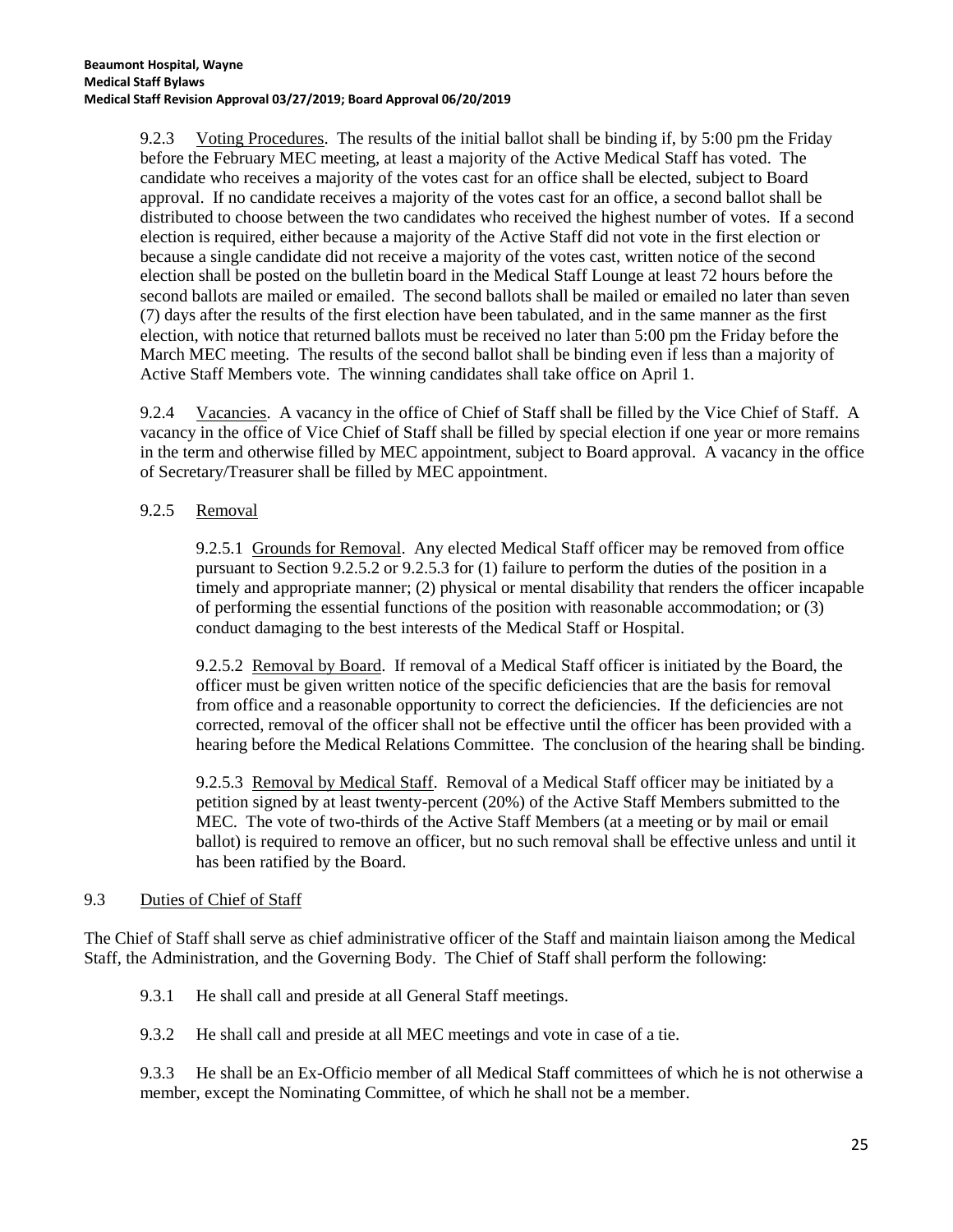9.3.4 He shall be a member of the Board and shall attend the meetings of the Board and Board committees to which he is assigned, and shall report to the Board on matters of concern to the Medical Staff.

9.3.5 He shall be responsible for the functioning of the clinical organization of the Hospital and shall supervise review of the clinical work in all departments and committees.

9.3.6 Except where otherwise provided elsewhere in these Bylaws, he shall appoint the Medical Staff members of all Medical Staff committees.

9.3.7 He shall be responsible for the enforcement of all Bylaws and Rules and he must implement all disciplinary action against all Medical Staff Members and Limited Staff, according to the procedures set forth in these Bylaws.

9.3.8 He shall require that all procedural safeguards accorded to each Staff Member be followed in all cases of proceedings to terminate a Medical Staff appointment or to reduce, restrict or suspend Clinical Privileges.

9.3.9 He shall be responsible for the educational activities of the Staff.

9.3.10 He shall be responsible in conjunction with the MEC for the implementation of policies of the Medical Staff and the Board.

9.3.11 He shall act in coordination with the Administration and Board in all matters of mutual concern within the Hospital.

9.3.12 He shall be spokesman for the Medical Staff in its external professional and public relations.

#### 9.4 Duties of Vice Chief of Staff

The Vice Chief of the Medical Staff shall perform the following:

9.4.1 He shall perform duties delegated to him by the Chief of Staff.

9.4.2 He shall attend all meetings of the MEC.

9.4.3 He shall preside and function with the full authority and responsibility of the Chief of Staff in the Chief's absence.

9.4.4 If the Chief of Staff is removed or resigns, the Chief of Staff shall be succeeded immediately for the balance of his term by the Vice Chief.

9.4.5 He shall call meetings on the order of the Chief of Staff.

9.4.6 He shall function as an Ex-Officio member of all committees of the Medical Staff of which he is not otherwise a member, except the Nominating Committee, of which he shall not be a member.

9.4.7 He shall co-chair the Quality Improvement Council.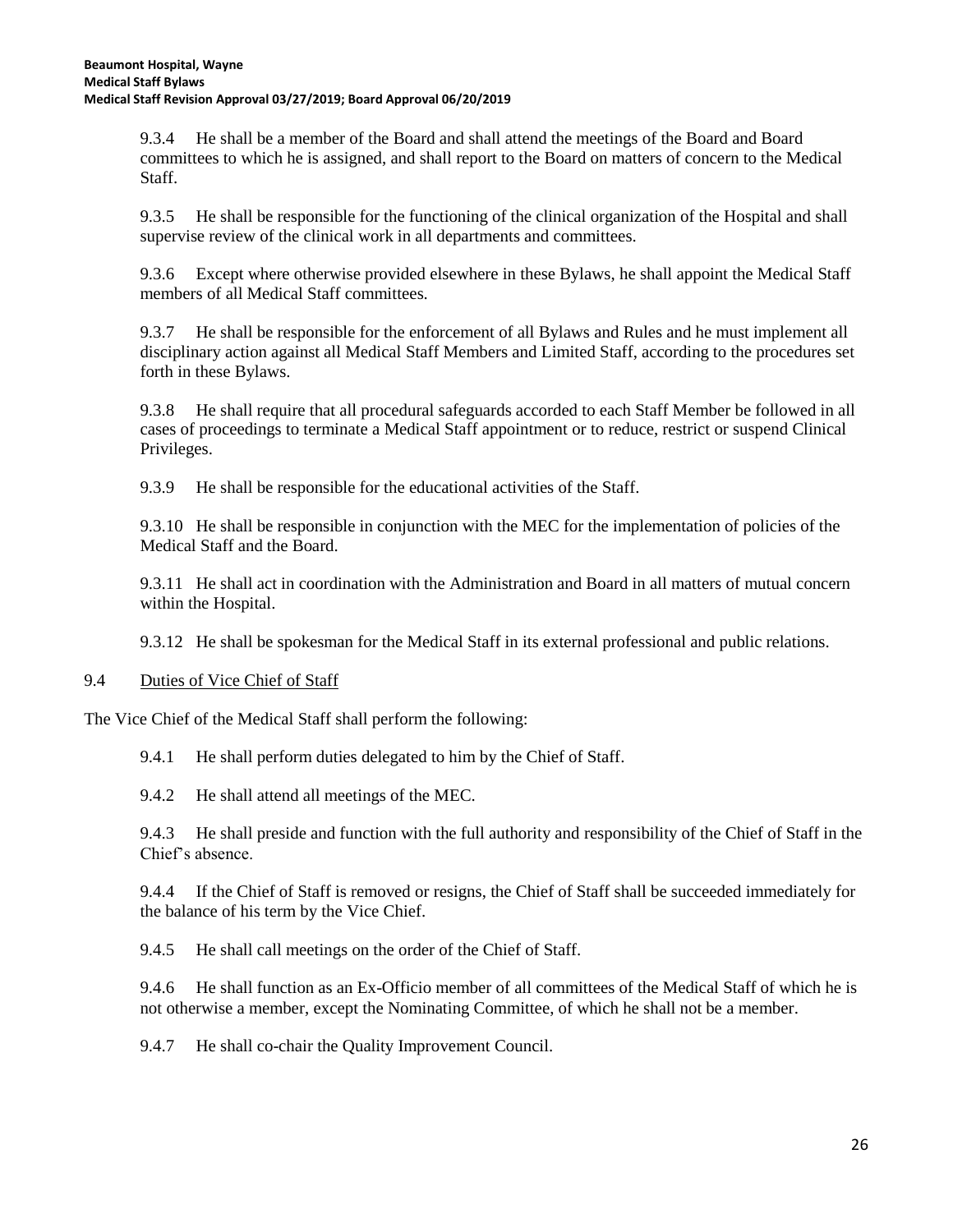#### 9.5 Duties of Medical Staff Secretary/Treasurer

The Secretary/Treasurer of the Medical Staff shall perform the following:

9.5.1 He shall keep minutes of all General Staff meetings.

9.5.2 He shall attend to all Staff correspondence and shall perform such other duties as ordinarily pertain to his office.

9.5.3 He shall oversee the Medical Staff's funds and report to the Medical Staff periodically regarding the status of the Medical Staff's finances.

## **ARTICLE X – COMMITTEES**

#### 10.1 Designation and Structure

The Medical Staff committees described in this Article are established to perform the functions of the Medical Staff. All committee members and chairs shall be appointed by the Chief of Staff and are subject to removal by the Chief of Staff, unless otherwise expressly provided in these Bylaws. The Chief of Staff shall also appoint the Medical Staff's representatives to Hospital committees. The Division President shall be an Ex-Officio member of each Medical Staff standing committee (excluding the Nominating Committee) of which the Division President is not a full member. (See Section 11.5 regarding committee scheduling, quorum and record-keeping requirements.)

#### 10.2 Medical Executive Committee

10.2.1 Composition. The Medical Executive Committee shall consist of:

10.2.1.1 Chief of Staff (who shall be chairman and vote only in the event of a tie),

10.2.1.2 Vice Chief of Staff, (who, when presiding in place of the Chief of Staff, shall vote only in the event of a tie),

10.2.1.3 Secretary/Treasurer of Staff,

10.2.1.4 Immediate Past Chief of Staff,

10.2.1.5 Chief of each department (the department vice chief shall attend and vote in the absence of the chief),

10.2.1.6 one additional Member for each 50 or fewer Active Members in a department with more than 50 Active Members, elected for a three-year term by their department in accordance with the procedures in Section 8.3 of these Bylaws (Section 8.3 provisions regarding removal and vacancies also apply),

10.2.1.7 the following Ex-Officio Committee members: the Division President; the chairs of the following committees: Bylaws, Continuing Medical Education, Credentials, Health Information Management, Medical Education, Operating Room, and Pharmacy Management; and a representative of the Physician Practice Division.

(See Section 8.3 and Section 9.2.5 for removal of Medical Executive Committee members)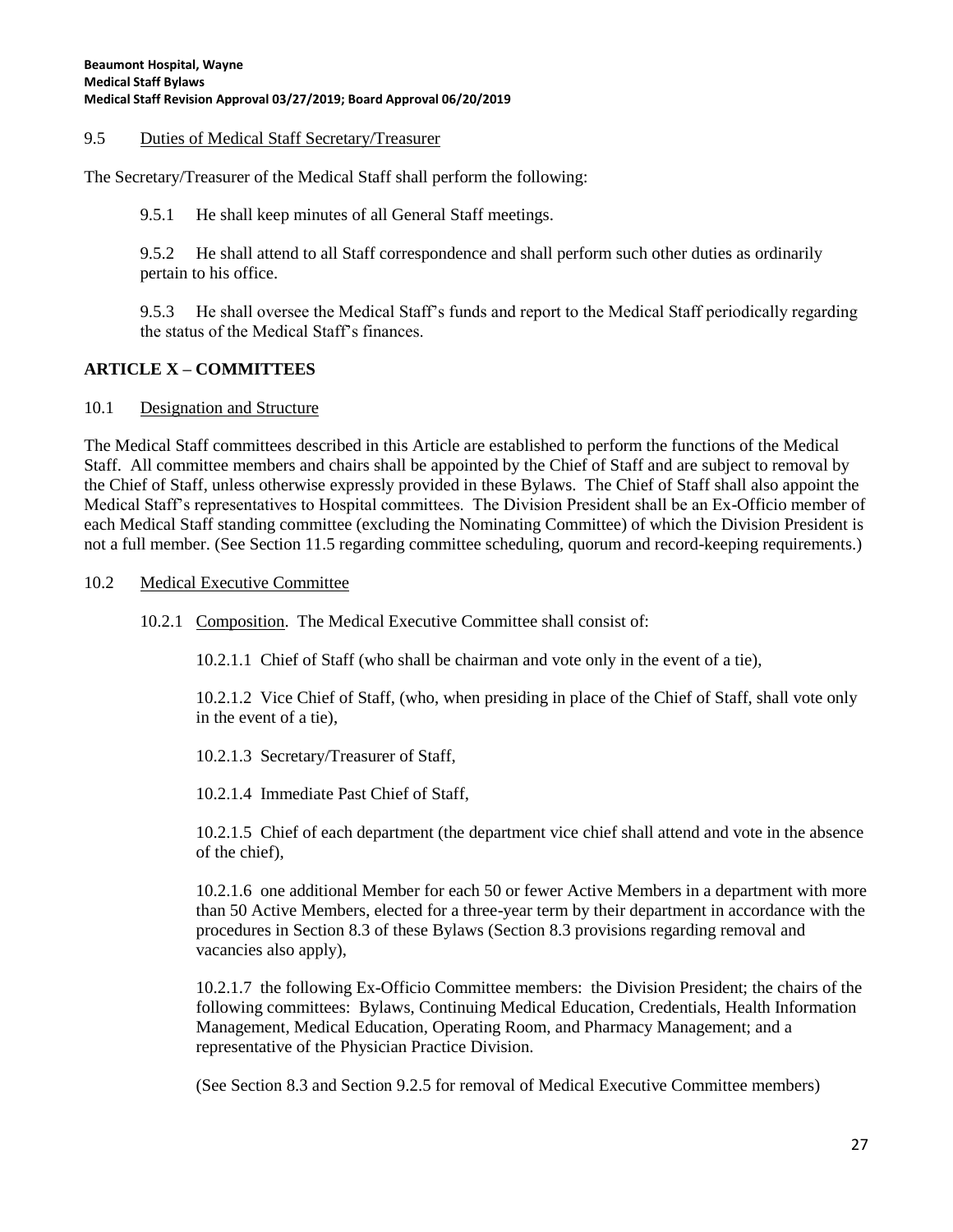10.2.2 Duties. The Medical Executive Committee shall:

10.2.2.1 Receive, coordinate and act upon (including making recommendations to the Board, when appropriate) the reports and recommendations of the departments, Medical Staff committees, and any other activity group that reports to the MEC, and coordinate policies proposed by these sources.

10.2.2.2 Implement and monitor compliance with the Bylaws, Rules and Medical Staff Policy.

10.2.2.3 Make recommendations to the Board regarding each application for appointment and reappointment to the Medical Staff and each request for Privileges, including Medical Staff category, department assignments and delineated Privileges.

10.2.2.4 Take all reasonable steps to insure professional ethical conduct and competent clinical performance by all individuals with Privileges including requesting evaluations, initiating investigations, and recommending limitation or termination of Medical Staff membership or Privileges when appropriate.

10.2.2.5 Account to the Board for the quality and efficiency of medical care provided to patients in the Hospital.

10.2.2.6 Recommend action to the Division President and Board on matters affecting the Medical Staff and provide liaison among the Medical Staff, Division President and Board.

10.2.2.7 Inform the Medical Staff regarding the actions of the MEC, the requirements of applicable accreditation organizations, and the Hospital's accreditation status.

10.2.2.8 Act on behalf of the Medical Staff between general Medical Staff Meetings. This provision shall not grant the MEC the authority to take any action specifically reserved in the Bylaws to the Medical Staff as a whole (e.g. Bylaw revisions).

10.2.3 Meetings. The MEC shall meet at least ten times per year.

10.2.4. Modification of Duties and Powers. The duties and powers delegated to the MEC pursuant to these Bylaws may be modified by amending these Bylaws in accordance with Article XIV.

#### 10.3 Bylaws Committee

10.3.1 Composition. The Bylaws Committee shall consist of Members of the Medical Staff.

10.3.2 Duties. The Committee shall review these Bylaws at least every two years and at the request of the MEC or the Board. All proposed amendments to the Bylaws shall be referred to the Bylaws Committee for review and recommendation. The Committee shall submit its recommendations to the MEC.

10.3.3Meetings. The Committee shall meet as needed.

#### 10.4 Credentials Committee

10.4.1 Composition. The Credentials Committee shall consist of Active Staff Members who are representative of the major specialties that practice at the Hospital.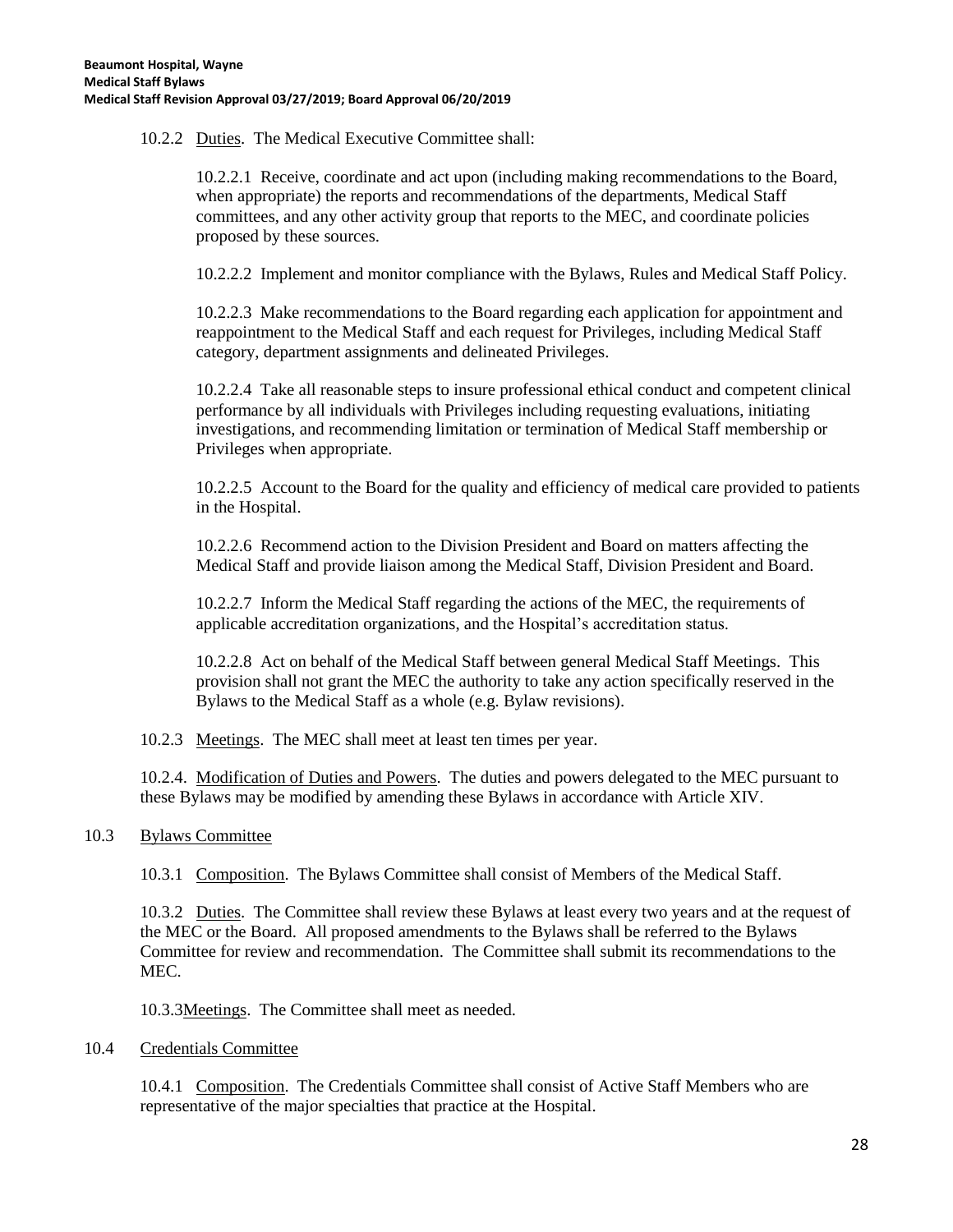10.4.2 Duties. The Credentials Committee shall:

10.4.2.1 Review and evaluate the credentials of all applicants for initial Medical Staff membership and/or Privileges or renewal thereof and make recommendations to the MEC regarding appointment, reappointment, delineated Privileges, Staff category and department. The Committee may interview applicants.

10.4.2.2 Develop, in conjunction with department and section chiefs, criteria for granting Privileges, to submit to the MEC and Board for approval and use in the credentialing and privileging process.

10.4.3 Meetings. The Committee shall meet ten times per year.

## 10.5 Graduate Medical Education Committee

10.5.1 Composition. The Graduate Medical Education Committee ("GMEC") shall consist of the Director of each Graduate Medical Education ("GME") program at the Hospital, a resident from each program who is nominated by his peers, and the Director of Medical Education who shall chair the GMEC. The chair, with approval of the Chief of Staff, may designate and remove additional GMEC members from those clinical and administrative departments or services that interface with the GME programs.

## 10.5.2 Duties. The GMEC shall:

10.5.2.1 be responsible for all GME programs sponsored by or affiliated with the Hospital, including monitoring and advising on all aspects of GME at the Hospital;

10.5.2.2 establish (subject to MEC and Board approval, where applicable) and implement policies that affect all GME programs regarding the quality of education and the work environment for residents in each program at the Hospital, in compliance with all Accreditation Council for Graduate Medical Education ("ACGME") and American Osteopathic Association ("AOA") standards;

10.5.2.3 work to maintain and improve GME program quality;

10.5.2.4 maintain appropriate oversight and liaison with GME program directors and other institutions participating in affiliated programs;

10.5.2.5 comply with all ACGME and AOA Institutional Requirements relating to the GMEC's responsibilities, conduct regular reviews of all GME programs at the Hospital for compliance with ACGME and AOA requirements, and submit the results of all formal internal and external reviews to the MEC and the Division President;

10.5.2.6 be accountable to, and report at least annually to, the MEC and the Board regarding resident performance, resident participation in patient safety and quality of care education, the accreditation status of the GME programs, and any citations regarding patient care issues;

10.5.2.7 work the MEC to assure that all Members who supervise residents possess Clinical Privileges commensurate with the supervising activities and comply with all applicable ACGME, AOA and Hospital policies.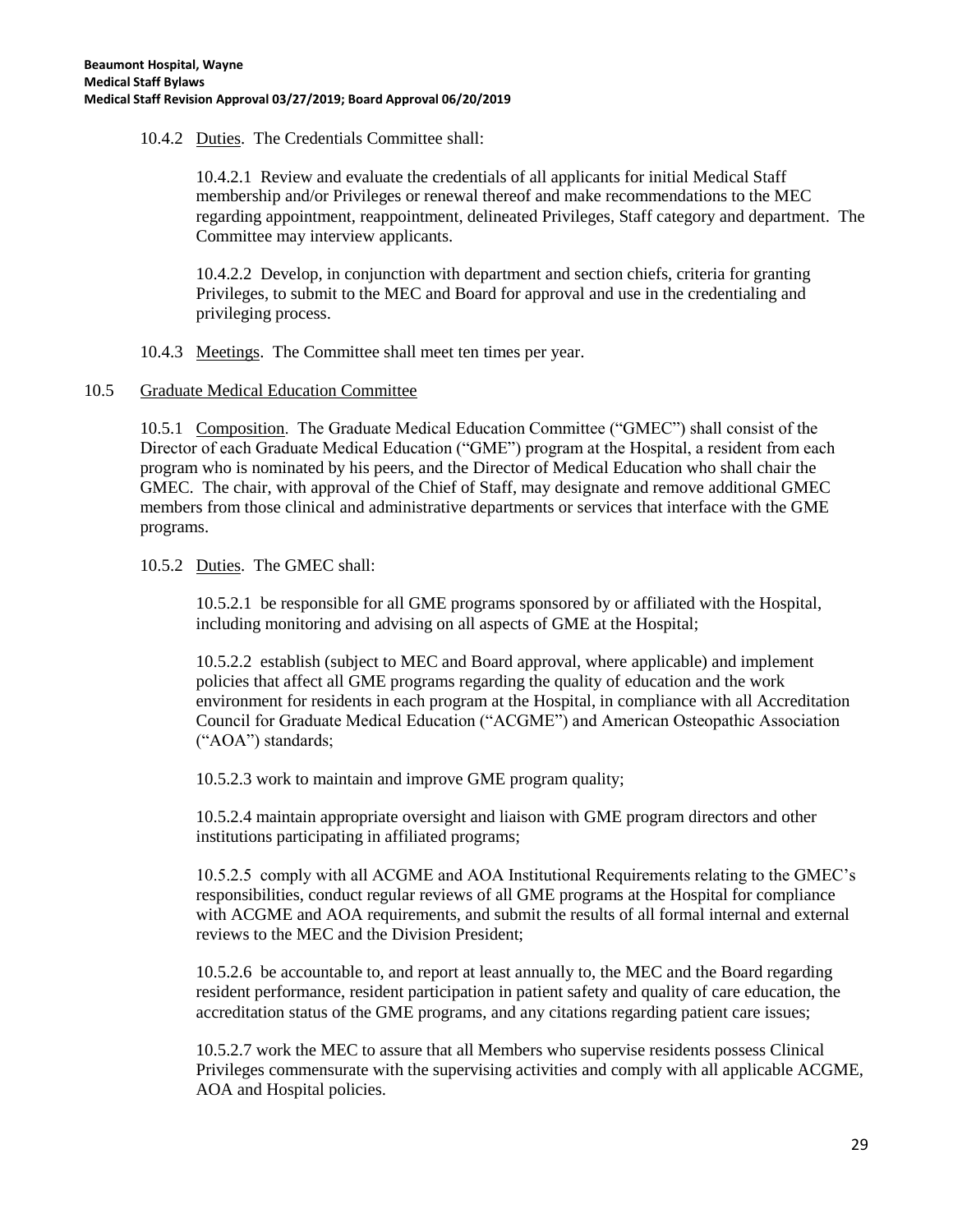## 10.5.3 Meetings. The GMEC shall meet at least ten times per year.

## 10.6 Infection Control Committee

The OHS Infection Control Committee shall consist of Medical Staff Members and Hospital personnel from each of the OHS hospitals who have special knowledge, skills or interest in the problem of hospital-acquired infections. The Committee shall oversee the Hospital's infection control program, which includes surveillance of inadvertent hospital infections as well as the promotion of a preventive and corrective program designed to minimize such hazards and implementation of effective infection control corrective action plans as needed. The Committee shall meet at least ten times per year. The Infection Control Committee is an OHS committee and, as such, establishes and implements similar and consistent policies and procedures at each OHS site.

## 10.7 Medical Relations Committee

The Medical Relations Committee may be convened as needed to address specific issues related to the Hospital, including conflicts between the Medical Staff and Administration and/or Board. The Medical Relations Committee shall be composed of equal representation from the Board and the Medical Staff. The Chief of Staff, the Vice Chief of Staff and two members of the MEC selected by the Chief of Staff and approved by the MEC shall be members of the Medical Relations Committee. Other Medical Staff Members may be invited by the Committee to attend certain meetings because of their knowledge of or participation in a matter under discussion by the Committee.

## 10.8 Nominating Committee

The Chief of Staff shall appoint a Nominating Committee consisting of a representative of each department and two members at-large at least forty-five days before the December MEC meeting at which nominations for Medical Staff officers are to be presented, as described in Section 9.2.1. The Committee shall perform the duties described in Section 9.2.1.

#### 10.9 Quality and Peer Review Committees

#### 10.9.1 Medical Staff Professional Review Committee

10.9.1.1 Composition. The Medical Staff Professional Review Committee (MSPRC) shall consist of Medical Staff Members in a variety of specialties.

10.9.1.2 Duties. The Committee shall oversee the activities of the Professional Practice Evaluation Committees, carry out Focused Professional Practice Evaluation functions, and review and make recommendations to the MEC regarding cases referred to it, all as described in Medical Staff Policy relating to professional practice evaluation.

#### 10.9.2 Professional Practice Evaluation Committees

10.9.2.1 Composition. Professional Practice Evaluation Committees (PPECs) shall be established and their members appointed in accordance with Medical Staff Policy. The PPECs shall consist of Medical Staff Members.

10.9.2.2 Duties. The PPECs shall carry out Ongoing Professional Practice Evaluation and New Professional Practice Evaluation and, at the request of the MSPRC, shall participate in Focused Professional Practice Evaluation, all as described in Medical Staff Policy relating to professional practice evaluation. The PPECs report to the MSPRC.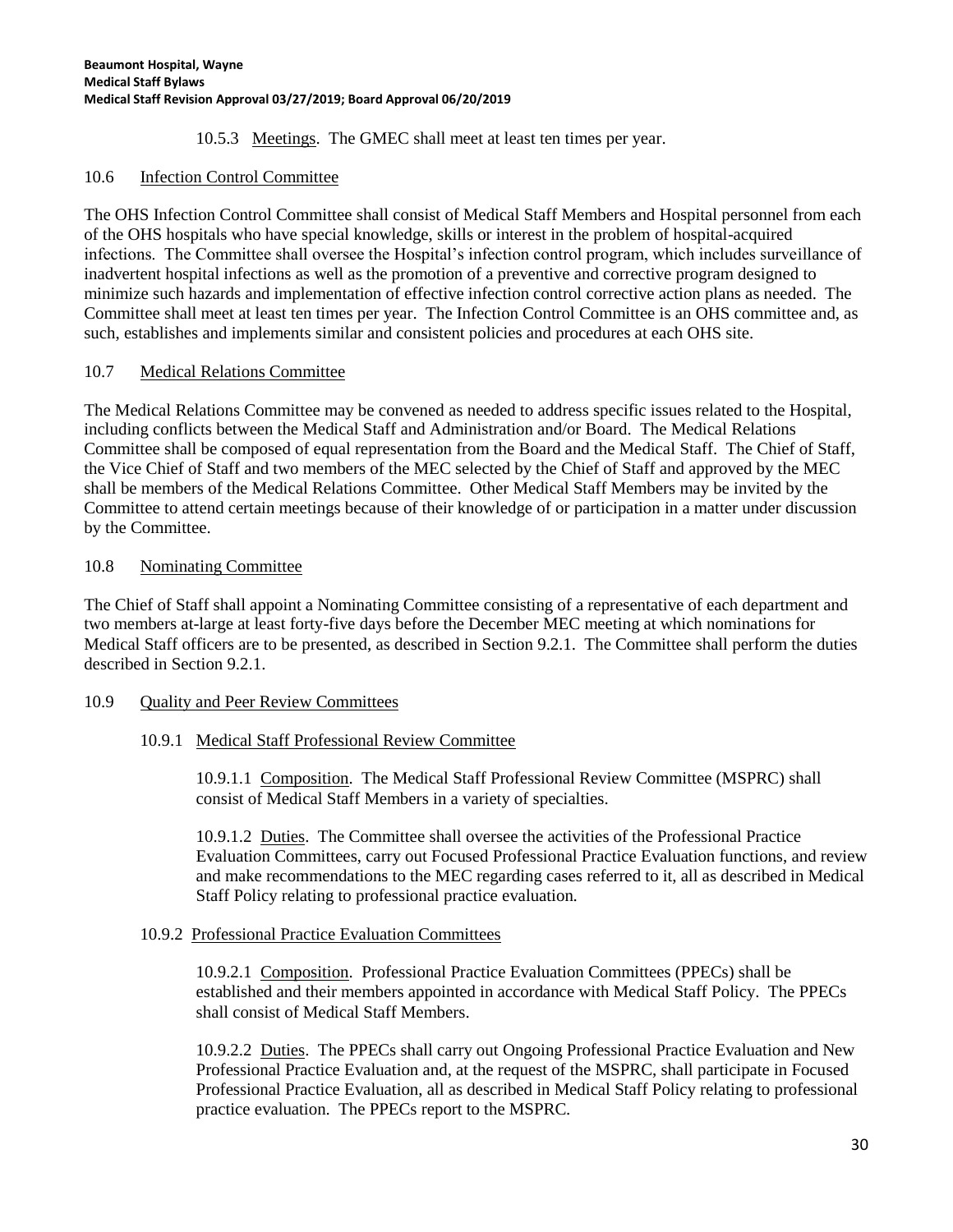### 10.9.3 Quality Improvement Council

10.9.3.1 Composition. The Quality Improvement Council (Council) is a joint committee of the Medical Staff and Hospital. The Vice Chief of Staff and the Divisional President co-chair the Council. The Council consists of Medical Staff Members appointed by the Chief of Staff, and various Hospital representatives.

10.9.3.2 Duties. The Council develops the Hospital's clinical quality plan, in conjunction with the Hospital's quality management staff, and recommends the plan to the MEC for approval, consults on service excellence standards, oversees clinical quality and patient safety activities, determines and sets clinical standards for all Hospital services, and oversees coordination of clinical care at the Hospital. The Council reports to the MEC.

10.9.3.3 Council Subcommittees. The following subcommittees report to the Council. The Chief of Staff appoints the Medical Staff members of the subcommittees.

10.9.3.3.1 Health Information Management Committee: The Health Information Management Committee consists of Medical Staff Members representing various departments and the Health Information Management Administrator. The Committee shall oversee and provide guidance to ensure that all medical records satisfy applicable standards and policies and that regulatory requirements for Health Information Management are satisfied.

10.9.3.3.2 Operating Room Committee: The Operating Room Committee shall consist of Medical Staff Members in appropriate specialties. A majority of the voting members of the Committee shall be from the Department of Surgery, including a variety of surgical specialties. The Committee shall oversee and give guidance on the efficient and effective functioning of the operating rooms including implementing Medical Staff Policy regarding use of the operating rooms.

10.9.3.3.3 Pharmacy Management Committee: The Pharmacy Management Committee shall consist of at least six Medical Staff Members and one member each from pharmacy, nutritional services, nursing services and infection control. The Committee shall be responsible for the development of all drug utilization policies and procedures within the Hospital to improve patient care and minimize the potential for hazard including drug errors. The Committee will also review, recommend and monitor utilization and safety of all nutritional supplements.

#### 10.10 Special Committees

The Chief of Staff may form and appoint the members of Special Committees which he determines to be necessary or advisable. The purpose and duties of Special Committees shall be defined and shall not overlap with the authority and duties of any other Committee. Special Committees shall confine their activities to their assigned duties and shall be dissolved by the Chief of Staff upon completion of the activity for which they were appointed.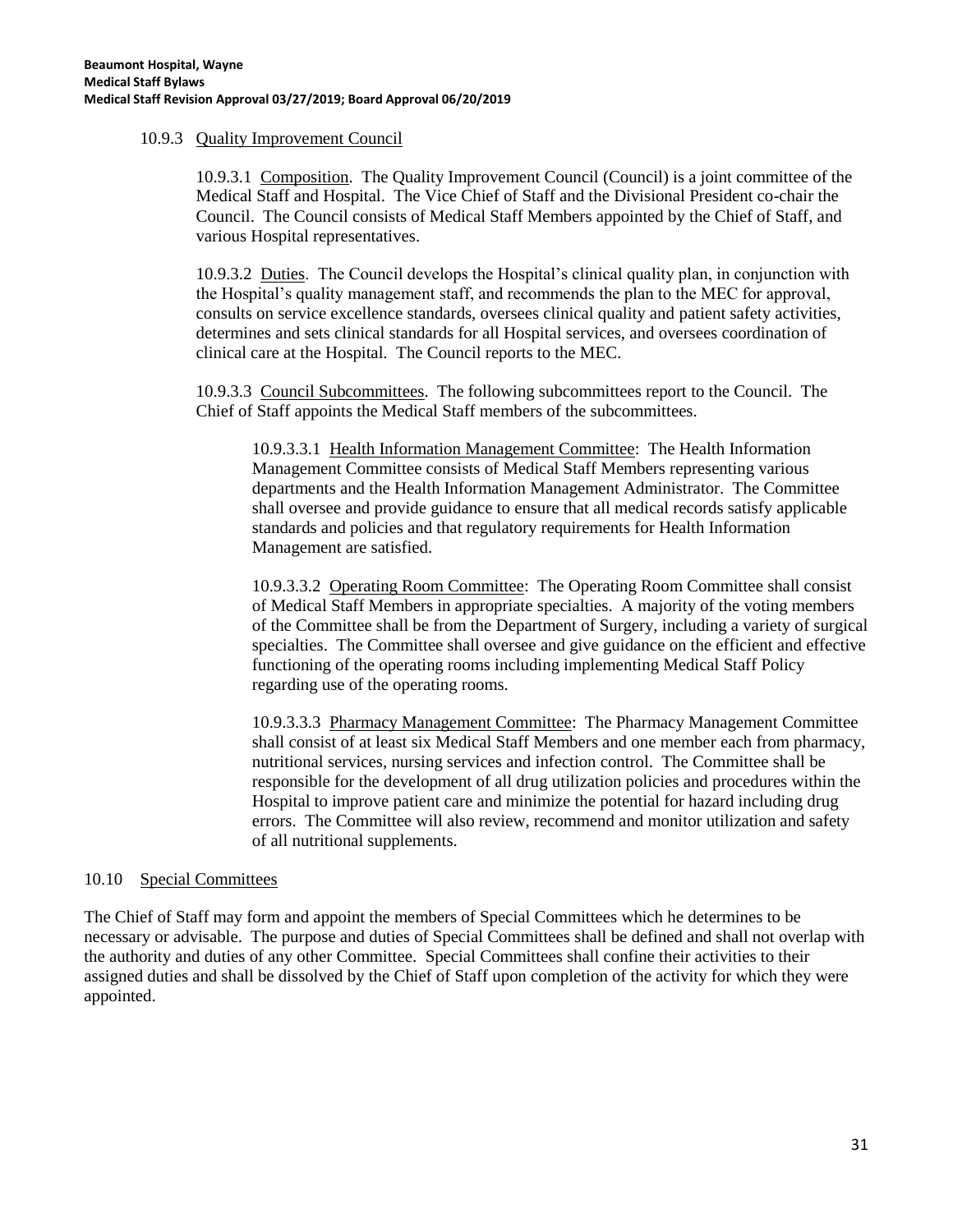# **ARTICLE XI - MEETINGS**

#### 11.1 Regular Medical Staff Meetings

11.1.1 Meeting Schedule. Regular meetings of the Medical Staff shall be held twice annually, one meeting during the first half and one during the second half of the calendar year.

11.1.2 Notice. Notice of the time, date and place of regular Medical Staff meetings shall be posted on the bulletin board in the Medical Staff Lounge at least fourteen days prior to the meeting.

11.1.3 Rules of Order. The rules contained in *Roberts Rules of Order*, as revised from time to time, shall govern the proceedings of all Medical Staff meetings, except where inconsistent with these Bylaws.

11.1.4 Quorum. The lesser of one hundred Active Staff Members or twenty-five percent of the Active Staff constitutes a quorum for the conduct of business at regular Medical Staff meetings. A Member's signature on the meeting attendance list is evidence of presence for the purpose of determining a quorum.

#### 11.2 Special Medical Staff Meetings

11.2.1 Special Meetings. Special meetings of the Medical Staff shall be called by the Chief of Staff at the request of the MEC, the Board, or upon written request of the lesser of one hundred Active Staff Members or twenty-five percent of the Active Staff. At a special meeting no business shall be transacted except that stated in the notice calling the meeting.

11.2.2 Notice. Notice of the time, date and place of a special Medical Staff meeting shall be posted on the bulletin board in the Medical Staff Lounge and sent by email to those Active Members who have furnished their email addresses to the Medical Staff Office, at least five business days prior to the meeting.

11.2.3 Quorum. The same quorum standards for regular Medical Staff meetings apply to special Medical Staff meetings.

#### 11.3 Departmental Meetings

Each department shall meet as often as is deemed necessary by the Department Chief and approved by the MEC. The Chief of the Department shall report the results of department meetings to the MEC. Records of these meetings shall be kept and become part of the records of the Medical Staff and be available for inspection. Notice of the time, date and place of each department meeting shall be posted in the Medical Staff Lounge.

#### 11.4 Attendance at Medical Staff Meetings

Members of the Active Staff shall attend at least fifty percent of regular Medical Staff meetings. Failure to satisfy this attendance standard may be grounds for non-reappointment to the Active Staff.

#### 11.5 Medical Staff Committee Meetings

11.5.1 Meeting Schedule. Committees shall meet as specified in the Bylaws and otherwise at the discretion of the committee chairman, the Chief of Staff, the Board, or on request of three or more members of the committee.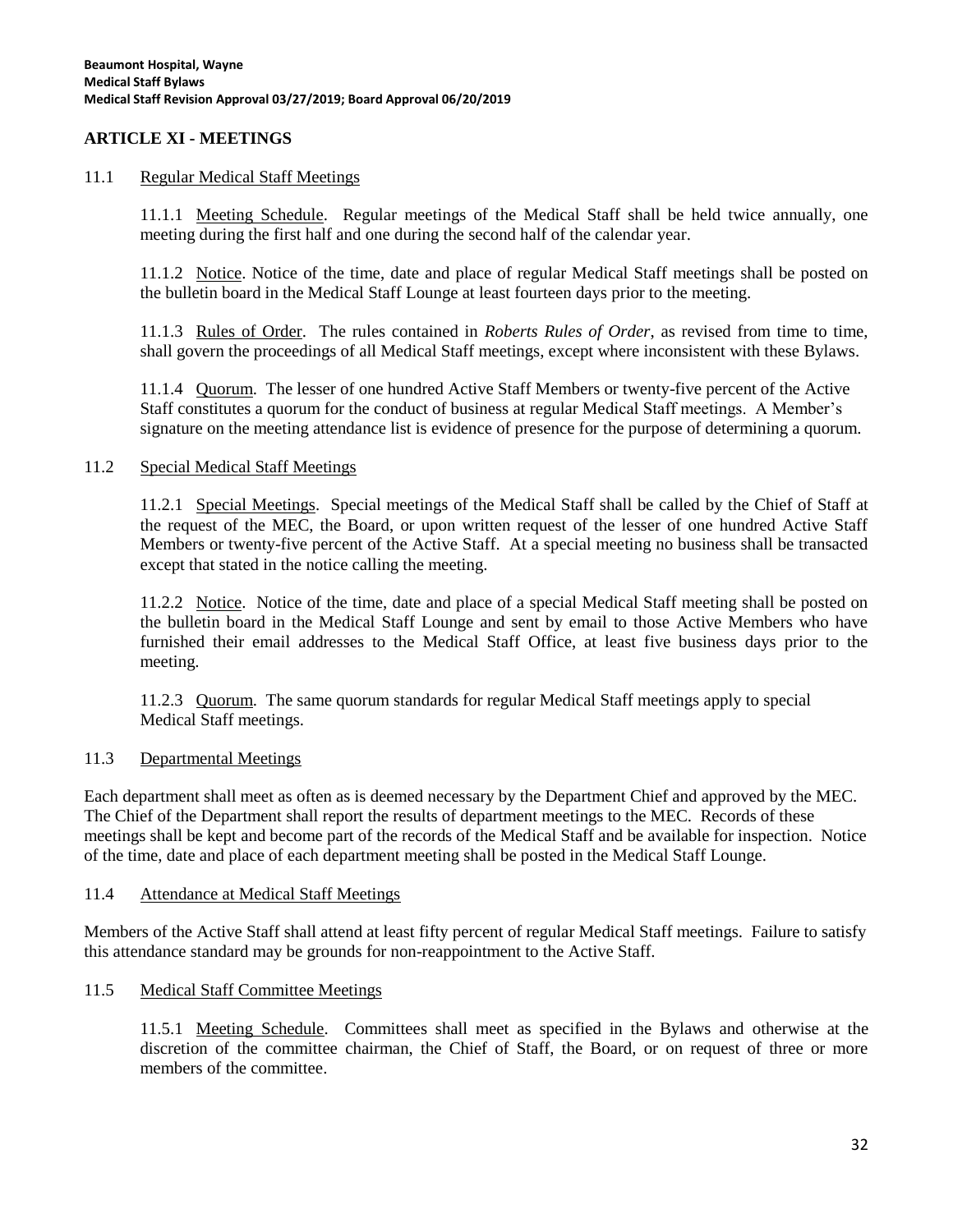11.5.2 Notice. Each committee member shall be notified of the time, date and place of a committee meeting at least fourteen days before the meeting. For exceptional reasons, a meeting may be called on 48-hour notice to all members.

11.5.3 Attendance. Attendance at committee meetings shall be recorded and forwarded to the Credentials Committee.

11.5.4 Quorum. One-third of the voting membership of a committee constitutes a quorum for the transaction of business.

11.5.5 Minutes. Minutes of committee meetings shall be kept and permanently filed. When possible, such minutes should be submitted to the Medical Staff Office not less than seven days prior to the next scheduled MEC meeting.

11.5.6 Clinical Practice Issues. When the business of a committee directly involves the practice of medicine, podiatry or dentistry, only the Medical Staff Members on the committee may vote on the matter and all other committee members shall serve as non-voting consultants on the issue. The decision as to whether any business of a committee directly involves the practice of medicine, podiatry or dentistry is to be made by the Medical Staff Members on the committee. It is the prerogative of the chairman of any Medical Staff committee to excuse any non-Members from the committee during consideration of sensitive matters relative to individual patient care by a Member.

# **ARTICLE XII – PROFESSIONAL PRACTICE REVIEW FUNCTIONS**

12.1 Medical Staff-Related Activities

12.1.1 The Medical Staff is organized to provide ongoing review of the professional practices of the Hospital for the purposes of striving to reduce morbidity and mortality and improve the care of patients in the Hospital. Such review includes the quality and necessity of care provided and the preventability of complications and deaths.

12.1.2 The professional practice review activities of the Medical Staff are performed in part by the MEC, Credentials Committee, Quality Improvement Council and its subcommittees, MSPRC, and PPECs. Special committees of the Medical Staff, hearing and appeal bodies serving under the Fair Hearing Plan, the Medical Relations Committee, and the OHS Infection Control Committee also perform professional practice review functions.

12.1.3 Professional practice review functions are also performed in the various departments of the Medical Staff including from time-to-time, by each department as a committee of the whole reviewing its clinical work.

12.1.4 The officers of the Medical Staff and the Administration perform professional practice review functions and coordinate the work of all other individuals and committees assigned such functions.

12.1.5 Employees of the Hospital also are assigned and perform professional practice review functions by providing information, records, data and knowledge to, gathering information for, and otherwise assisting individuals and committees in the performance of their professional practice review functions.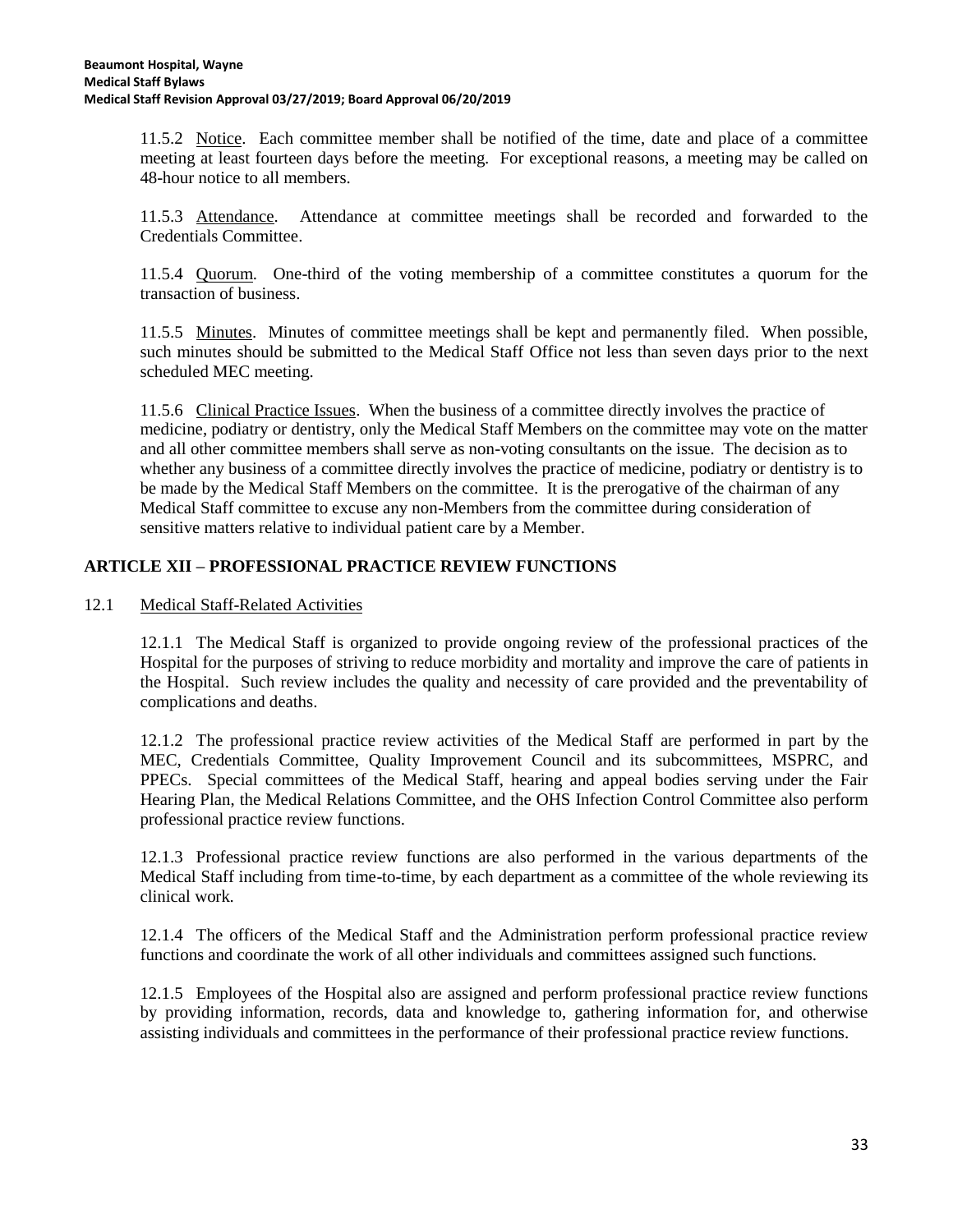#### 12.2 Board Authority and Functions

12.2.1 All professional practice review functions are carried out under the direction and authority of the Board which itself carries out professional practice review functions such as receiving and acting on the reports and recommendations of all other committees and individuals assigned such functions.

12.2.1 The (1) Medical Staff Bylaws, Rules, and Medical Staff Policy, and (2) the Board Bylaws, shall not conflict.

#### 12.3 Confidentiality of Information

12.3.1 In all professional practice review activities of the Hospital (including quality assurance and improvement activities), the records, data and knowledge collected for or by individuals or committees assigned a review function are confidential and shall be used exclusively for the purposes listed in Section 12.1 above, shall not be public records, and shall not be available for court subpoena. Such records, data and knowledge shall be entitled to all protection offered by any applicable law or regulation including Sections 20175, 21513 and 21515 of the Michigan Public Health Code, Act 270 of the Public Acts of 1967, and Section 1143(a) of the Michigan Mental Health Code, as amended.

12.3.2 When a Member is the subject of professional practice review, he will be given an opportunity to review and respond to the data and information being reviewed. Such access will be granted in accordance with Medical Staff Policy, is part of the professional practice review, and therefore is not a breach of the confidentiality described above. A Member who receives information pursuant to this Section shall maintain its confidentiality and use the information only as permitted by this Article. Nothing in this Section shall be construed to require information about one Member to be provided to another.

12.3.3 Inasmuch as effective professional practice review, including evaluation of the qualifications of Members and applicants to exercise specific Privileges, must be based on free and candid discussions, any breach of the confidentiality of professional practice review information is contrary to the standards of conduct for this Medical Staff and will be deemed disruptive to the operation of the Hospital. If it is determined that such a breach has occurred, the MEC may undertake such corrective action as it deems appropriate.

# **ARTICLE XIII – RULES AND MEDICAL STAFF POLICIES**

The MEC shall have the power to adopt, change and repeal such Rules and Medical Staff Policies not inconsistent with these Bylaws, as it may from time to time deem advisable for the proper conduct of the work of the Medical Staff and various committees thereof, effective upon Board approval. Neither the MEC nor the Board may unilaterally amend the Rules or Medical Staff Policies. This Article shall not prevent the Medical Staff from adopting, changing, or repealing Rules and Medical Staff Policies that are consistent with these Bylaws, effective upon Board approval. The procedures for giving notice of proposed Rules and Medical Staff Policies and amendments thereto shall be addressed in a Medical Staff Policy.

# **ARTICLE XIV – AMENDMENTS**

#### 14.1 Proposals to Amend

Proposals to amend these Bylaws in any respect may be initiated by Members of the Active Staff, by the Board, or by the Division President. Neither the Medical Staff nor the Board may unilaterally amend these Bylaws.